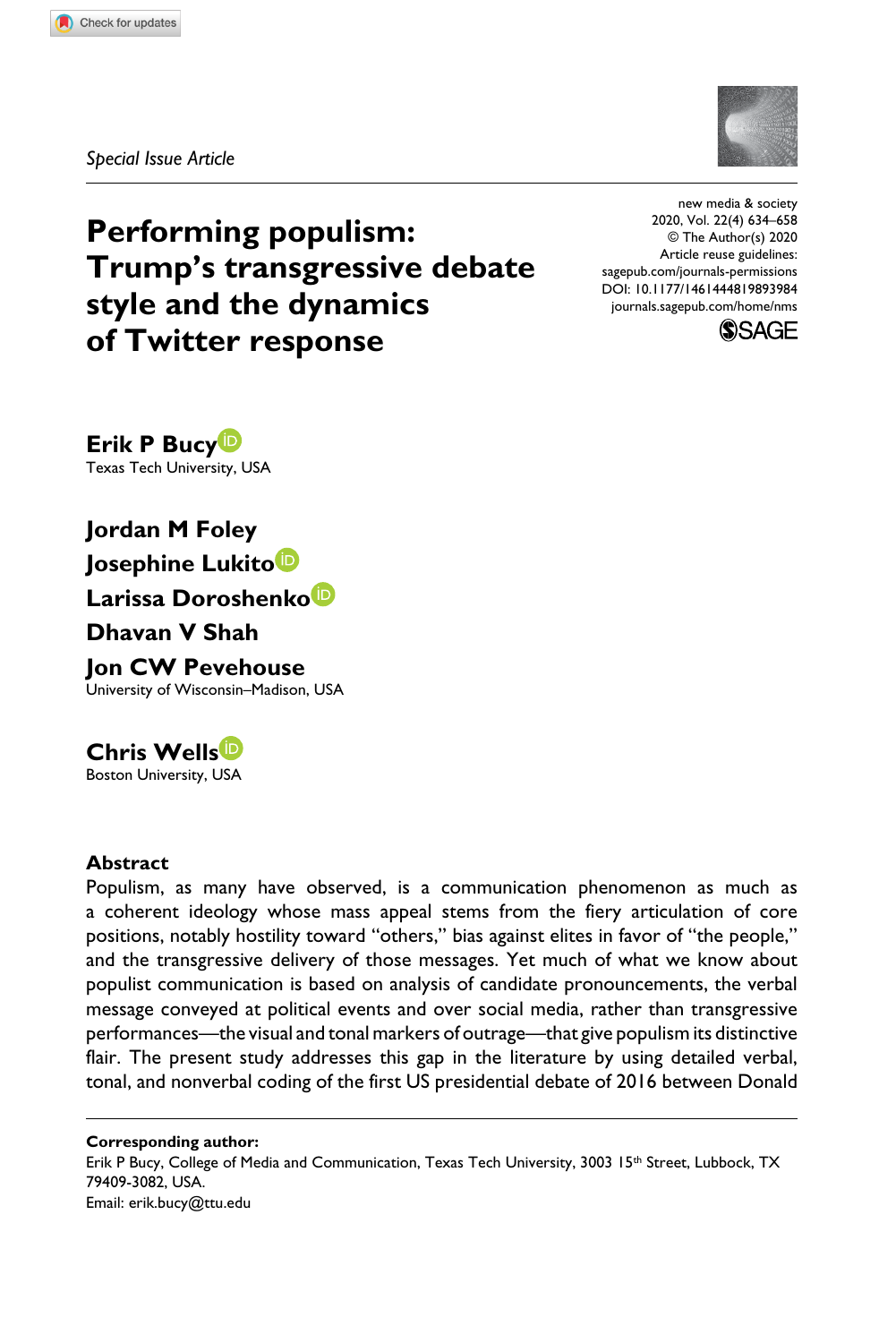Trump and Hillary Clinton to show how Trump's transgressive style—his violation of normative boundaries, particularly those related to protocol and politeness, and open displays of frustration and anger—can be operationalized from a communication standpoint and used in statistical modeling to predict the volume of Twitter response to both candidates during the debate. Our findings support the view that Trump's normviolating transgressive style, a type of political performance, resonated with viewers significantly more than Clinton's more controlled approach and garnered Trump substantial second-screen attention.

#### **Keywords**

Candidate nonverbal behavior, Donald Trump, Hillary Clinton, political performance, populism, second screening, transgression, 2016 presidential debates

Long on the fringes of mainstream politics, populism is as much a communication phenomenon as it is an ideology (Jagers and Walgrave, 2007). Correspondingly, a great deal of analytical effort has been focused on populist parties' and politicians' use of language to vilify "others" and rage against "elites" while attempting to consolidate power in the name of "the people" (see Aalberg et al., 2018). Although primarily associated with political movements in Europe and South America, populism has a long history in the US context dating back to the 1830s (Lowndes, 2017). The 2016 presidential election witnessed a resurgence of American-style populism, bringing Donald Trump to the White House on a wave of anti-immigrant and nationalist sentiment. Trump's messaging has been examined for its distinctive simplicity, anti-elitism, and nativism (see Oliver and Rahn, 2016), but there is an equally important *performative* dimension to populism that scholars have largely overlooked.

Candidate display behavior has not been ignored in the press. Indeed, Trump's use of exaggerated facial expressions and seemingly arbitrary and defiant gesturing—what CNN once referred to as his "bumptious body language" (Cohen, 2015)—was a routine feature of campaign coverage in 2016 and continues today. Similar patterns have been observed in the behavior of European populists, including the Dutch politician Geert Wilders and Marine Le Pen in France. During her 2017 presidential bid, Le Pen's cantankerous debating style was characterized by persistent contention and interruptions (Bédéï, 2017), expressed through invectives leveled on her opponents (McPartland, 2017). Following these performances, *Le Monde* bestowed on her the nickname "flame thrower" (Schneider, 2017). Related qualities have been attributed to Bernie Sanders in the United States, who is known for his "fiery rhetoric" (Cassidy, 2016), evocative anecdotes, and expressive gesturing (Leith, 2016). The communication of populism, it seems, involves a palette of behaviors that convey the speaker's indignance.

In this article we thus broaden the definitional ambit of populist communication to include the verbal, tonal, *and* nonverbal elements of candidate discourse. Using biobehavioral coding of the first presidential debate between Donald Trump and Hillary Clinton in 2016, we show how Trump's transgressive style (i.e. his violation of normative boundaries, particularly those related to protocol and open displays of frustration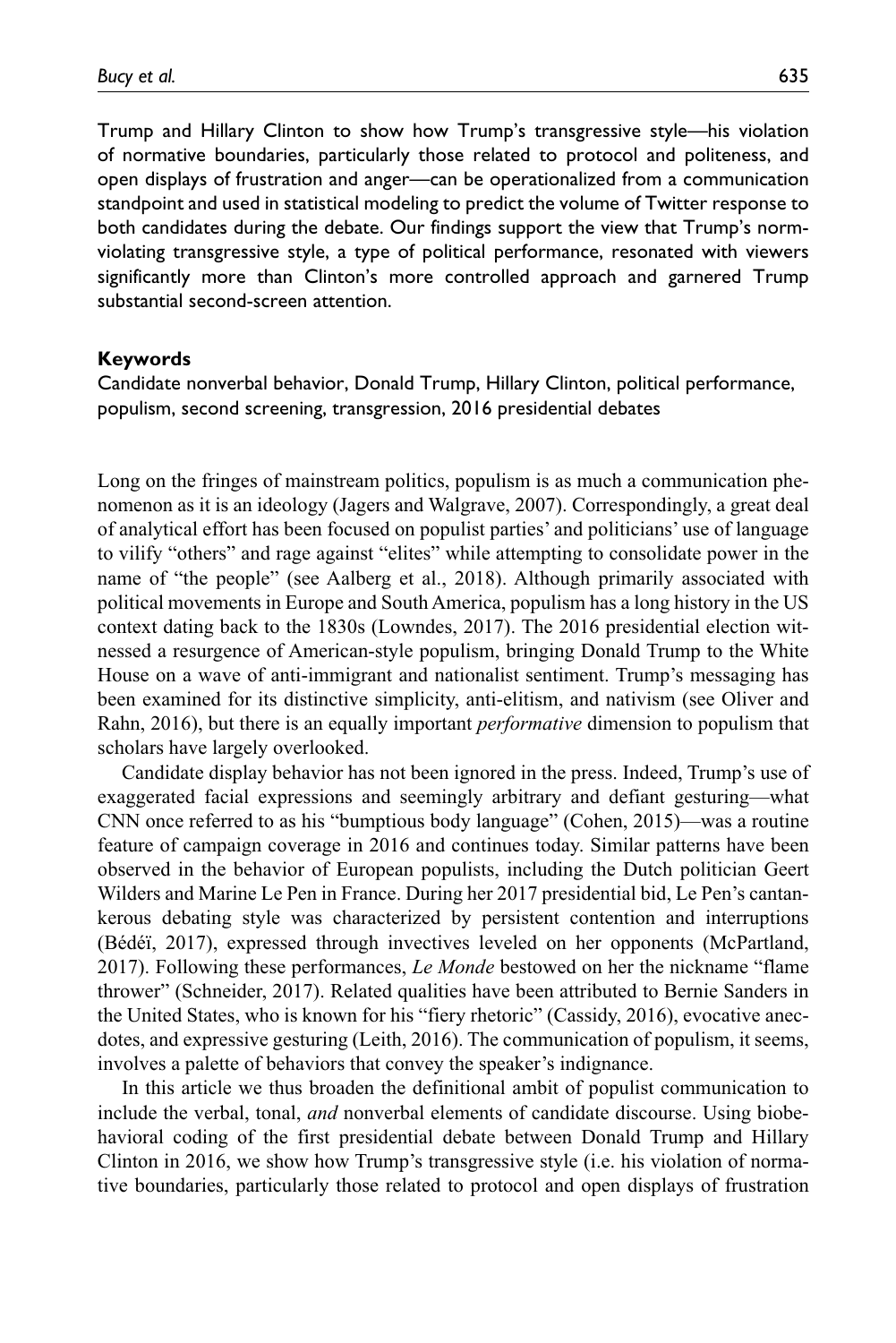and anger) differed from other candidates and generated a strong response from viewers as the debate unfolded. To test this, we first investigate the extent to which Trump's communication style corresponded to a populist mode of behavior and delivery, and how Trump's approach in 2016 not only differed from Clinton's debate performance but also that of Barack Obama and Mitt Romney in 2012. Second, we link our coding to real-time Twitter response during the debate to examine whether Trump's transgressive style enabled him to dominate the online discourse about the debate through means other than rhetorical argumentation, namely, with nonverbal aggression—a strategy akin to the forceful communication approach observed in studies of other populist leaders (Hameleers et al., 2016; Müller et al., 2017).

Our analysis documents how Trump's brashness provoked a heightened response from viewers via social media compared with Clinton's more measured approach, generating more social media attention to Trump, potentially reflective of an "enthusiasm gap" between the candidates' supporters (see Bucy, 2016). To contextualize the analysis, we situate our work in relation to the literature on populism, digital campaign interactions, and political performance.

# **Populism: ideology and style**

As populist politicians have gained in appeal and prominence internationally, particularly in Europe but also South America and other regions (Aalberg et al., 2018), scholars have sought to identify the core elements of their appeal. Invariably, some conceptual ambiguity has arisen. Populism is considered both an ideology (Mudde, 2004) and a style of performing politics (Taggart, 2000). The former approach describes populism as a worldview, which attempts to achieve political advantage by exacerbating divisions between urban centers and the rural heartland, between "the people" and ostracized "others" (i.e. immigrants), and between corrupted elites and ordinary citizens (Jagers and Walgrave, 2007). In this vein, populism has been defined as a "thin" ideology (Mudde, 2004) with a chameleonic nature (Taggart, 2004) that may latch onto more substantive ideologies, such as liberalism, nationalism, and socialism, allowing it to be assimilated by both left- and right-wing politicians alike.

Populism as a style of political performance emphasizes eschewing tradition and breaching taboos (Rensmann, 2006), as well as charismatic leadership (Canovan, 1999). Krämer (2014) offers a synthesis between these two approaches, suggesting that populism is a form of political rhetoric with a simplified ideological core, comprised of a plebiscitary and charismatic claim to power and embodying anti-institutional but authoritarian tendencies. From this perspective, any unfavorable change in society is seen to arise from a "betrayal of the 'true people' by some kind of elite," which has subjected the citizenry to "illegitimate constraints [that] requires transgression, which often comes in the form of angry incivility" (Ostiguy, 2017: 76). As such, populism communicates directly to "the people," bypassing traditional elites and institutions, including mainstream media, and uses plain, emotive, and moralist language that appeals to common sensibilities (Krämer, 2014). Social media, in particular, provide populists with a direct link to the people, allowing for uncontested message dissemination and a megaphone for criticism and attack (Bartlett et al., 2011).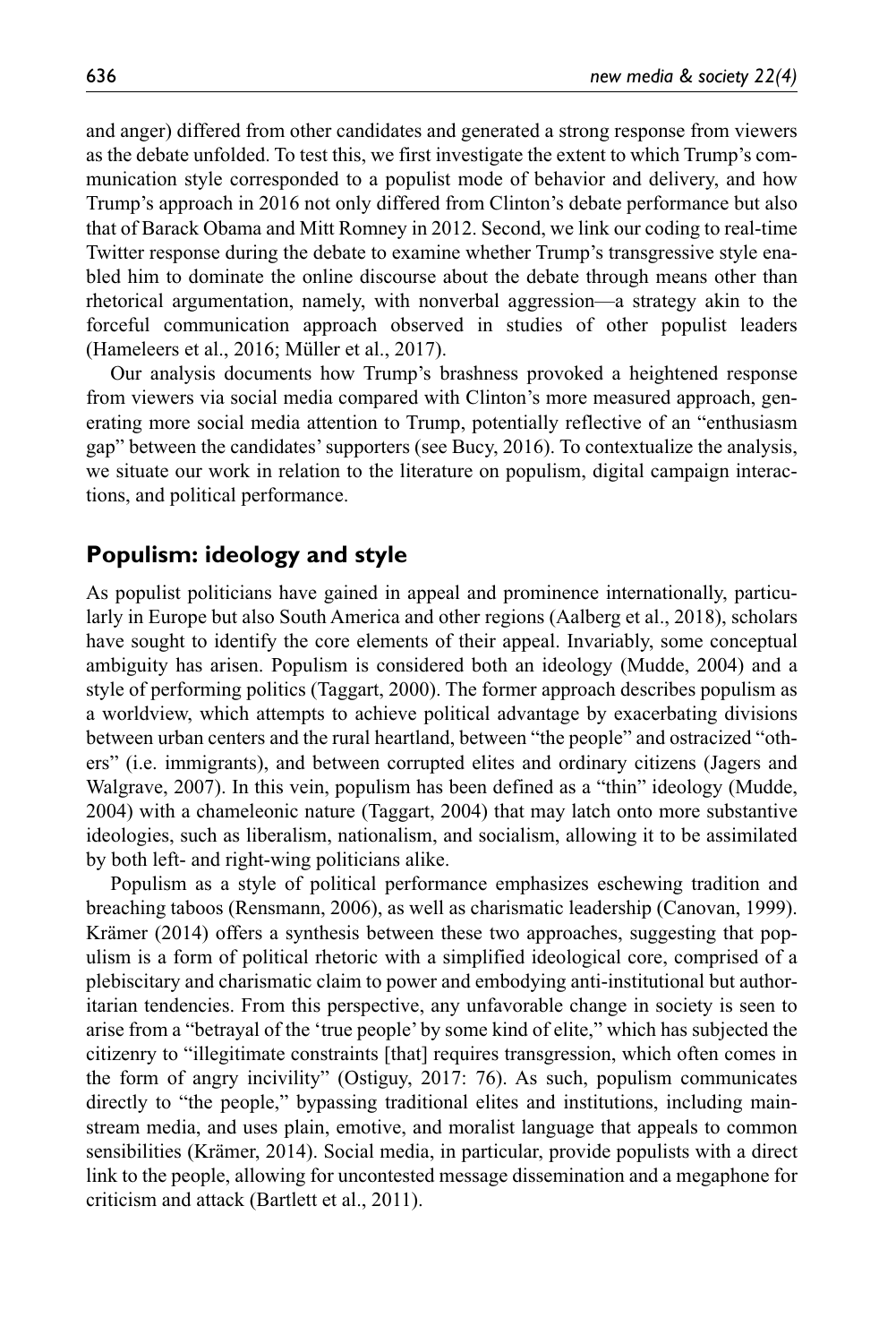On the political right, parties such as the French National Front (FN), United Kingdom Independence Party (UKIP), and Danish People's Party (DF) surged in the European Election of 2014, while in the United States individual candidates inspired by the Tea Party movement within the Republican Party have embraced a populist style in recent elections (Lowndes, 2017) Trump's rise was partially fueled by his intensive use of Twitter to communicate with supporters in brash, accusatory language (Pelled et al., 2018; Wells et al., 2016a), while his debate performances were disruptive affairs characterized by a disregard for conventional norms accorded to formal political events (Bucy and Gong, 2018; Cohen, 2015). Indeed, Trump's nonverbal performance of populism during the 2016 debates loudly but effectively conveyed his message of disruption, reinforcing and perhaps outstripping his verbal tirades and attacks.

# **Populist style and political performance**

As Engesser et al. (2017) observe, many stylistic techniques are attributed to populism (e.g. dramatization, polarization, moralization, directness, ordinariness, colloquial articulations), but these features can be distilled into three major communicative dimensions: simplification, emotionalization, and negativity. Simplification corresponds to the pareddown ideological "us versus them" core of populism, which evokes the struggle of the people against corrupt elites for political sovereignty, hostility toward "others," and the use of simple, ordinary language and associated behavior to communicate with the masses (Engesser et al., 2017; Mudde, 2004). These characteristics tend to be conveyed in short words, colloquial phrases, and arguments appealing to "common sense" logic (Oliver and Rahn, 2016).

The second aspect of populist style, emotionalization, stems from the rivalry between the people and "others" who they see as imposing on and compromising a cherished way of life (Engesser et al., 2017). Social relations are cast in antagonistic terms between the people, elites, and vilified out-groups, especially immigrants, who become the focus of social anxieties in populist rhetoric. Response to perceived social crisis from populist actors involves dramatization such as on-stage histrionics, bluster, and use of emotional language (Canovan, 1999; Oliver and Rahn, 2016)—elements of a political performance that marshals anger, fear, and resentment toward perceived adversaries while projecting hope onto the populist leader who promises to deliver the masses from their plight (Hameleers et al., 2016).

Emotionalization feeds into the third aspect of the populist style, negativity, which arises from perceiving elites and "others" as threats to a better life and depicting the present in dark terms (Taggart, 2002). Among supporters of populist candidates, attitudes of societal decline and deprivation take hold (Elchardus and Spruyt, 2016) and resentments form toward "others," particularly cosmopolitan elites, who are viewed as enjoying undue social advantages (Rico et al., 2017). The socioeconomic conditions within which populists operate, including a supposed breakdown of law and order, are depicted as being in grave crisis, even if objectively fine. To convey this dire state of affairs, populists resort to a mélange of angry accusations and dire predictions while lashing out with threats against those who would stand against restoring sovereignty to the people (see Engesser et al., 2017).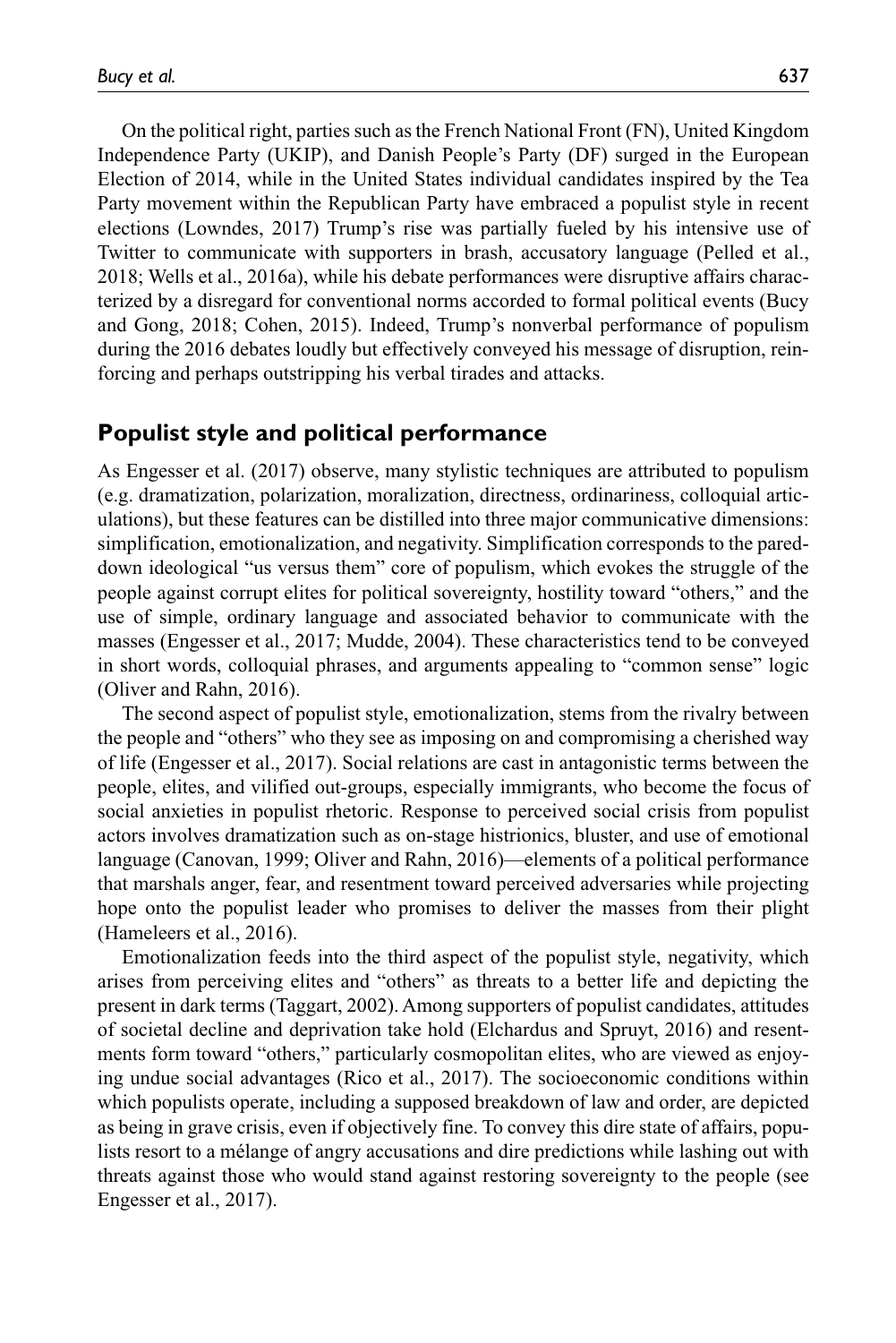Expressed anger is a pillar of the populist style, bringing together the dimensions of emotionalization and negativity. Incivility projects this anger as strategy, signaling that the status quo is no longer acceptable (Herbst, 2010; Ostiguy, 2017). Whether anger and incivility by populist leaders provokes feelings of outrage that moves followers to action remains an open question, though empirical research shows that economic anger is associated with support for populism over time (Rico et al., 2017). Anger also mobilizes, increasing the likelihood of political efficacy and engagement (Valentino et al., 2011) and strengthens reliance on partisan cues and motivated reasoning (Weeks, 2015).

Herbst's (2010) suggestion that "civility and incivility are strategic assets used by those pursuing specific interests," (p. 124) not only draws our attention to candidates' verbal, nonverbal, and tonal indicators (Bucy, 2011; Masters et al., 1986) but also to the ways that deeply embedded cultural scripts code incivility and other forms of political transgression in a society stratified by race and gender (Alexander, 2011; Lozano-Reich and Cloud, 2009). While it is important to conceptualize performative indicators of populism that are comparable across cases, they must not be viewed as equally accessible and efficacious for all political figures. Non-White and female candidates are often subject to more critical scrutiny and are held to a different standard of decorum and civility, than White male politicians. In the contemporary moment, what once suggested a lack of self-control and appropriate temperament is coded as authentic indignation at the injustices inflicted by elites on the people.

# **Operationalizing populism in political debate**

The preceding discussion traced the contours of a transgressive populist communication style. Next, we study the on-stage behavior of Donald Trump and Hillary Clinton in a highly constrained and widely viewed context: American presidential debates. To our knowledge, this is the first formal analysis of populist communication in this arena. Televised debates provide an opportune setting to study populist behavior and networked participation through the second screen (i.e. the use of digital media to enhance or extend the TV viewing experience in real-time through social media postings). Foremost, presidential debates are central moments of collective attention during American elections and are correspondingly among the most tweeted-about media events on television (Shah et al., 2016). Televised debates facilitate the unfiltered "one step flow of communication" (Bennett and Manheim, 2006) between politicians and voters and offer supporters a direct link to each other via social media debate discourse. And because they are live televised performances, debates afford candidates a range of modalities with which to communicate their intentions to audiences including both auditory and visual signals.

We expect the three core aspects of a transgressive populist style, simplification, emotionality, and negativity, to manifest verbally and nonverbally in Trump's first 2016 general election debate performance. Operationalizing populism as a multidimensional communication phenomenon, we anticipate that Trump's on-stage behavior—his utterances, tone, gestures, and expressions—will contain more populist markers than Clinton's debate communication and embody performative elements of populism that are identifiable through systematic analysis.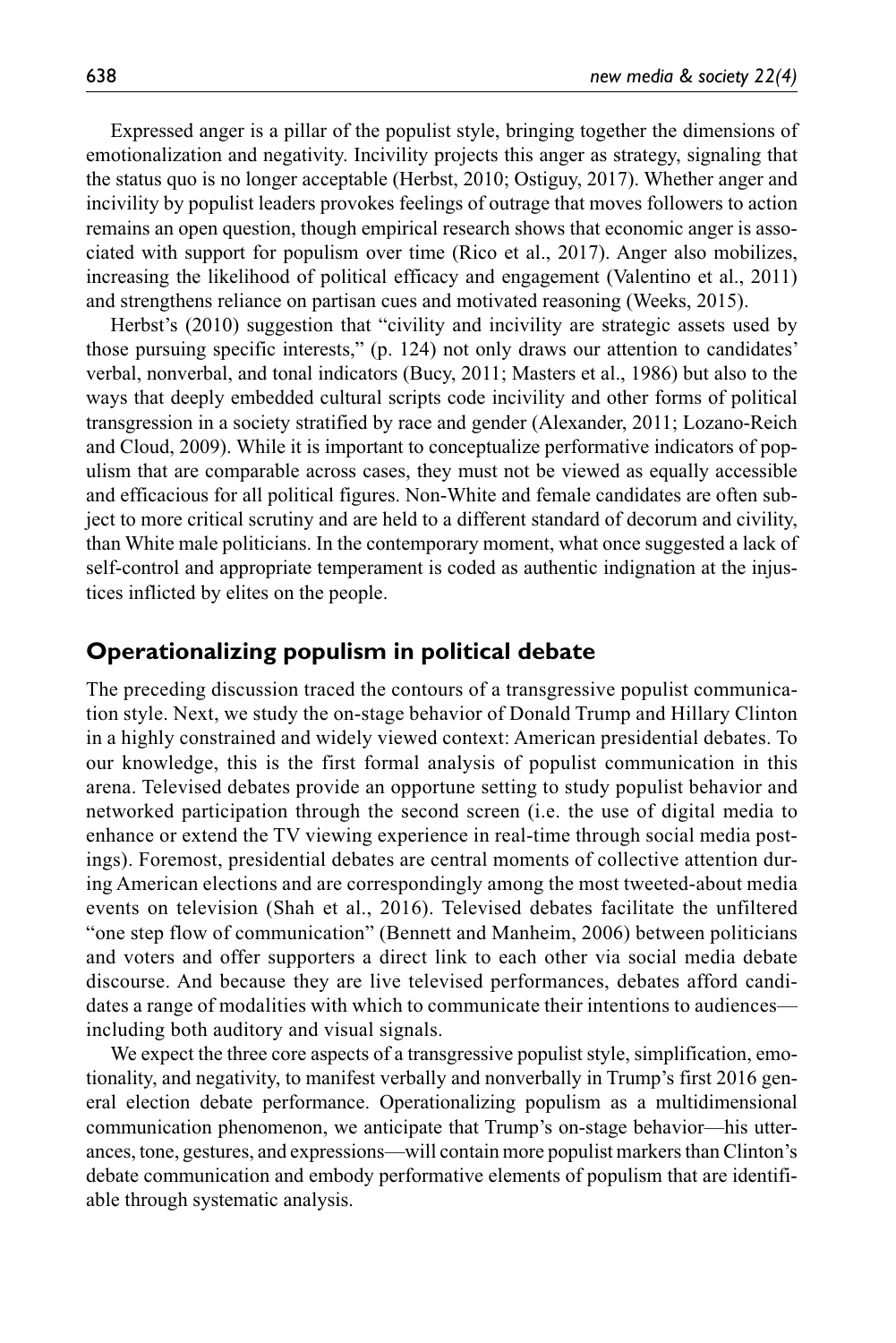Following previous work that combines the "big data" scoring of Twitter content with the hand-coded data of presidential debate behaviors to predict audience response (see Shah et al., 2016; Wells et al., 2016b), we test the relative influence of specific features of the candidates' verbal, tonal, and nonverbal behavior—in this case, their use of a transgressive signaling—on viewers' second-screen activity. To examine when and how Trump's transgressive communication style provoked audience reactions during the first debate, we employ our content analysis of the candidates' on-stage behavior as predictor variables in time series models that utilize corresponding real-time measures, synched and lagged, of the volume of Twitter expression about both candidates as our outcomes.

The analysis proceeds by first determining whether there are specific communication and behavioral instantiations of populism that can be reliably coded. Returning to the three major stylistic dimensions identified by Engesser et al. (2017), we expect *simplification* to be exemplified nonverbally by clear, unambiguous, and readily recognized facial expressions and gestures that are both attention-getting and noticeable in intent. Verbally, the populist style should be indicated by the use of simplified language, including nonfluencies, short phrases, repeated words, and other spoken condensations in lieu of long sentences and complicated arguments. Another common populist trope includes blaming elites and outsiders for problems.

*Emotionalization* should be evident in the anger that populists direct toward elites and outsiders, embodied by facial displays of anger/threat and defiance gestures that evoke an antagonistic relationship between the candidate, opponent, or implied adversaries. Anger displays have larger effects on supporters than critics and are particularly effective at bonding leaders and followers (Sullivan, 1996). Emotionalization might also be indicated by a negative or excited tone of voice, interruptions signaling impatience with formality and decorum, and inappropriate put-downs, side comments, and nonverbal behavior that are essentially norm-violating and incompatible with the rhetorical context of formal debate.

In addition to voice tone, *negativity* may be visible in antagonistic expressions and defiant gestures that communicate zeal for political battle. Verbally, negativity is also manifested in angry language that paints out-groups in hostile, resentful terms and blames elites for the current state of society as bleak and broken. Outrage may also be stoked by *ad hominem* attacks against the opponent, which perform the service of reducing the prestige of one's rival while increasing the likelihood of supporters' engagement (see Valentino et al., 2011).

For the study, we examine candidate behavior during the first presidential debate on 26 September 2016 at Hofstra University in New York and link this to Twitter responses mentioning the candidates during the debate. Two propositions guide the analysis:

P1: Trump's communication style during the first general election debate of 2016 will be more consistent with a transgressive and populist mode of campaigning than Clinton, who will adopt a more conventional style.

P2: Trump's transgressive delivery, particularly the visual and tonal dimensions of his performance, will generate a stronger response among viewers who are engaged in second-screen activity via the social media platform Twitter than Clinton's more controlled and conventional style of debating.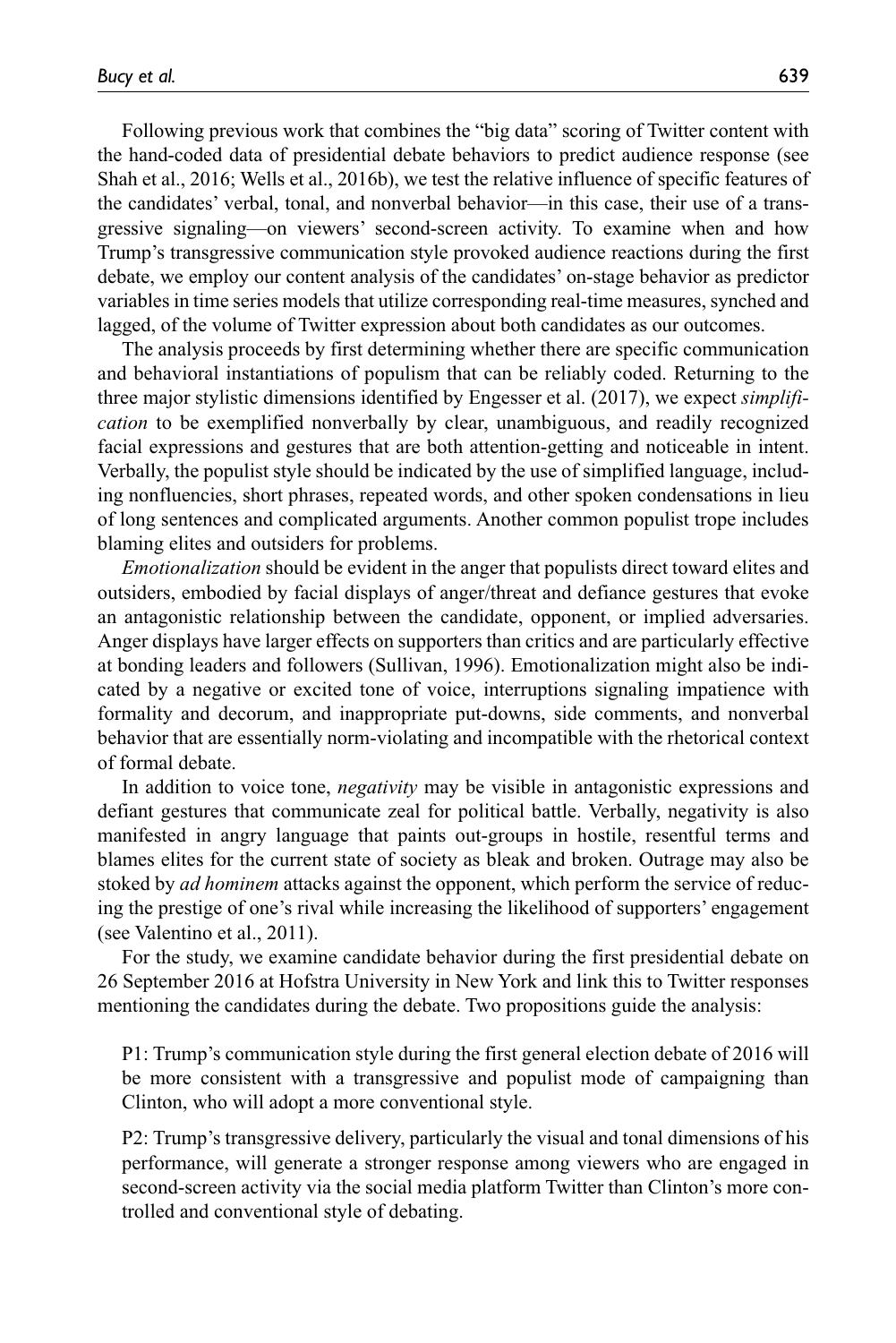# **Methods**

The analysis proceeds in two steps. First, we present the results of a detailed content analysis of the first debate that systematically documents the visual, tonal, and verbal features of candidate performance, corresponding to a transgressive and often aggressive mode consistent with a populist communication style. From a review of the political behavior and debate literatures, we identify nine variables to represent transgression: angry and threatening facial expressions and tone of voice, defiance gestures, inappropriate displays, hostile interruptions, verbal nonfluencies, character attacks, and use of blame and anger language. We compare the frequency of the candidates' expressive behaviors, expecting Trump to eclipse Clinton on violations of decorum and expressions of anger. Given the gender dynamics that likely constrained Clinton from taking a more aggressive stance in her 2016 debate performances (see Bauer, 2016; Everitt et al., 2016), we then compare Trump's style with Barack Obama and Mitt Romney's 2012 debate performances on a set of common behavioral indicators to assess Trump's relative expressiveness when candidate gender is held constant.

The second part of the analysis uses our coding of the debates to predict the resonance of each candidate's communication on second-screen responses by viewers during the debate. Specifically, we model the volume of Twitter mentions of both candidates during the debate in time series models that employ our communication measures as independent variables. Approximately 5million tweets that fit this criterion were pulled for subsequent analysis using the social media aggregation service GNIP.

For the debate coding analysis, we used C-SPAN's televised split-screen coverage of the first debate. Previous research on the 2016 presidential debates (Wicks et al., 2017) documented that other outlets simulcasting the first debate relied on the same core audiovisual feed, and that all of the major television news networks (ABC, CBS, NBC, Fox News, MSNBC, and CNN) overwhelmingly relied on the split-screen presentation throughout the debate. The split-screen presentation, which showed both candidates side by side from the waist up, enabled coding of all nonverbal responses, including reaction shots when the other candidate was speaking. Coding commenced with the first question asked of Hillary Clinton by the moderator and concluded immediately prior to the candidates' closing statements. To standardize analysis across different variables, candidate behaviors were coded at 10-second intervals. Specific instances of communication behaviors were coded nominally, for either being present or absent. Durations and frequencies were not recorded. This process produced 530 codable segments per candidate during the debate.

Individual segments were coded for visual, tonal, and verbal elements of each candidate's debate performance using detailed definitions. These variables generally map onto the populist categories of simplification, emotionalization, and negativity, although they are not mutually exclusive. Coding was performed for each candidate individually, from their first statements to their last responses, requiring multiple viewings of the debate.

# *Visual elements*

Emotionalization and negativity are embodied by three types of visually apparent nonverbal behaviors: expressions of anger/threat, gestures signaling defiance, and inappropriate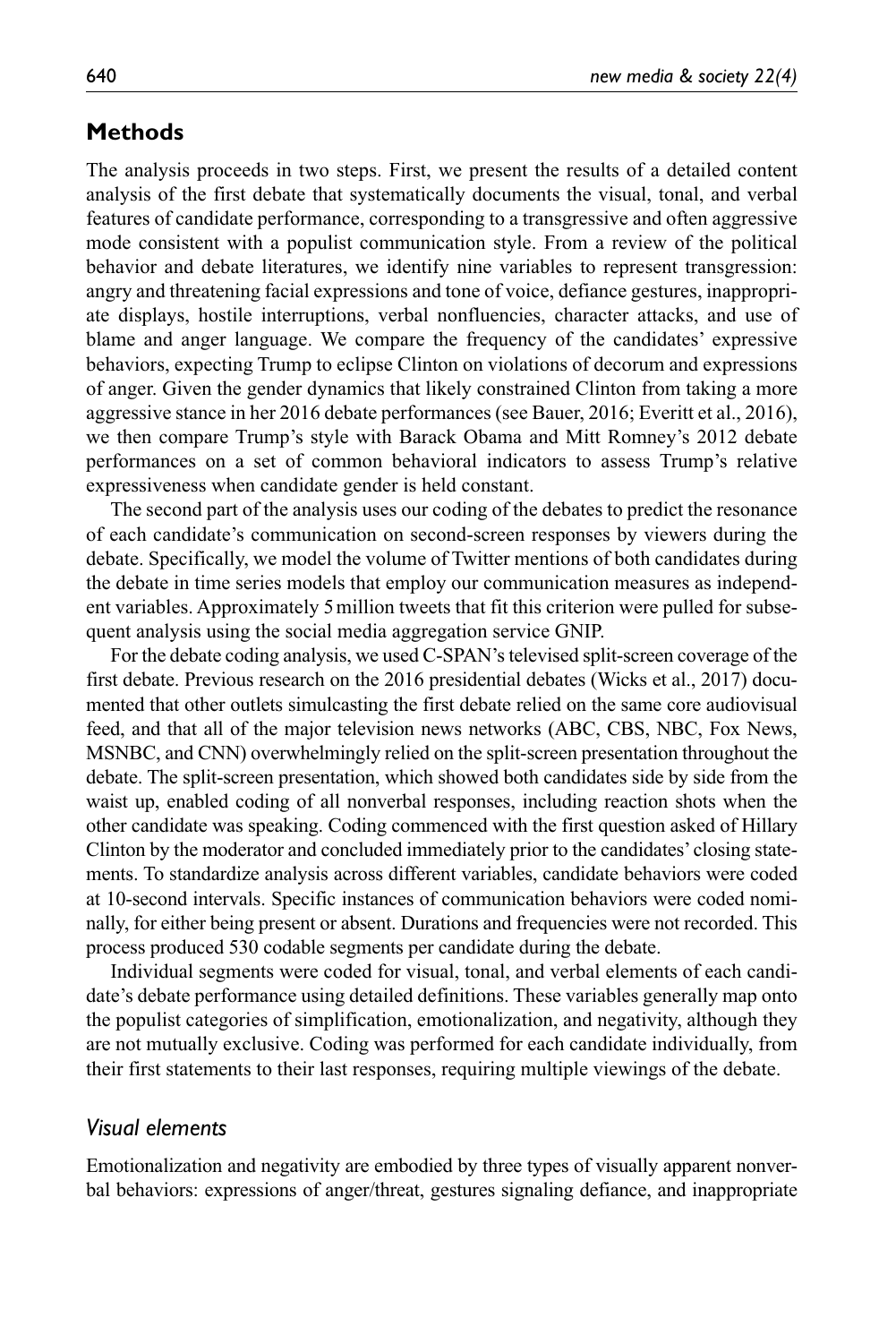displays. Consistent with a biobehavioral approach to nonverbal communication (see Bucy, 2017; Masters et al., 1986), facial expressions with one or more of these key elements were classified as anger/threat displays: lowered eyebrows, a staring gaze, the visibility of lower teeth, lowered mouth corners (frowning), facial rigidity that showed little to no movement, lips pressed firmly together, or an overall expression that was negative or hostile.

Defiance gestures were coded as hand and arm movements that visually signaled challenge to or disregard for authority, belligerence to an adversary "out there," or threatening or dismissive actions toward the opponent (see Grabe and Bucy, 2009). Examples included finger pointing, wagging, or shaking; making or brandishing a fist; shaking one's head in disagreement or disapproval; prolonged stares; or other behaviors signaling aggression.

Inappropriate displays, another form of visual transgression, occur when the candidate acted in an unexpected fashion in relation to the rhetorical context. If the context is causal and friendly but the candidate reacted in a manner that was visibly anxious, agitated, or erratic in a situationally inconsistent way, the segment was coded as inappropriate. Excessive head shaking, gesticulating, or efforts to attract attention and project discomfort or uncertainty without verbal justification would also count.

## *Tonal elements*

Communicative influence stems not just from visually observable behaviors but also from voice tone and speech maneuvers like interruptions that facilitate the assertion of control over the conversation, which is a form of dominance (Dunbar, 2016). Voice tone is a paralinguistic cue present in all spoken communication that modifies the meaning of speech by imparting emotion and signaling social intent (see Schuller et al., 2013); as such, vocal intonations are used for a variety of expressive purposes such as disapproval or, in the case of an angry tone, threat. An angry or threatening tone was operationalized as statements in which the candidates' voice during their speaking turns had a menacing or hostile feel; where they used confrontational verbal tactics to challenge the opponent; where the candidate revealed a desire to do political battle, or took exception to and forcefully rebutted a claim by the opponent; or where the tone of a segment could be characterized as enraged, contentious, or aggressive.

For purposes of analysis, interruptions are considered tonal because they also function as a paralinguistic cue and their success does not depend on fully articulating a point or understanding the substance of the words spoken. As Truan (2016) observes, interruptions "combine brevity and noticeability" (p. 127). In conversations or other rhetorical situations that require turn-taking, interruptions can either be benign and affiliative, or hostile and disaffiliative (Antaki, 2012). Our coding tracked five types of interruptions but we focus on three disaffiliative types: interjections, hostile takeovers, and instances of verbal chicken (Flam, 2016). These hostile interruptions are aggressive in intent and function to disrupt the continuity of the opponent's speaking turn while stealing time and advancing the interrupter's agenda. Like a menacing tone, hostile interruptions represent violations of debate decorum and incursions on the opposing candidate's speaking rights; as such, they constitute another element of the populist's transgressive mien.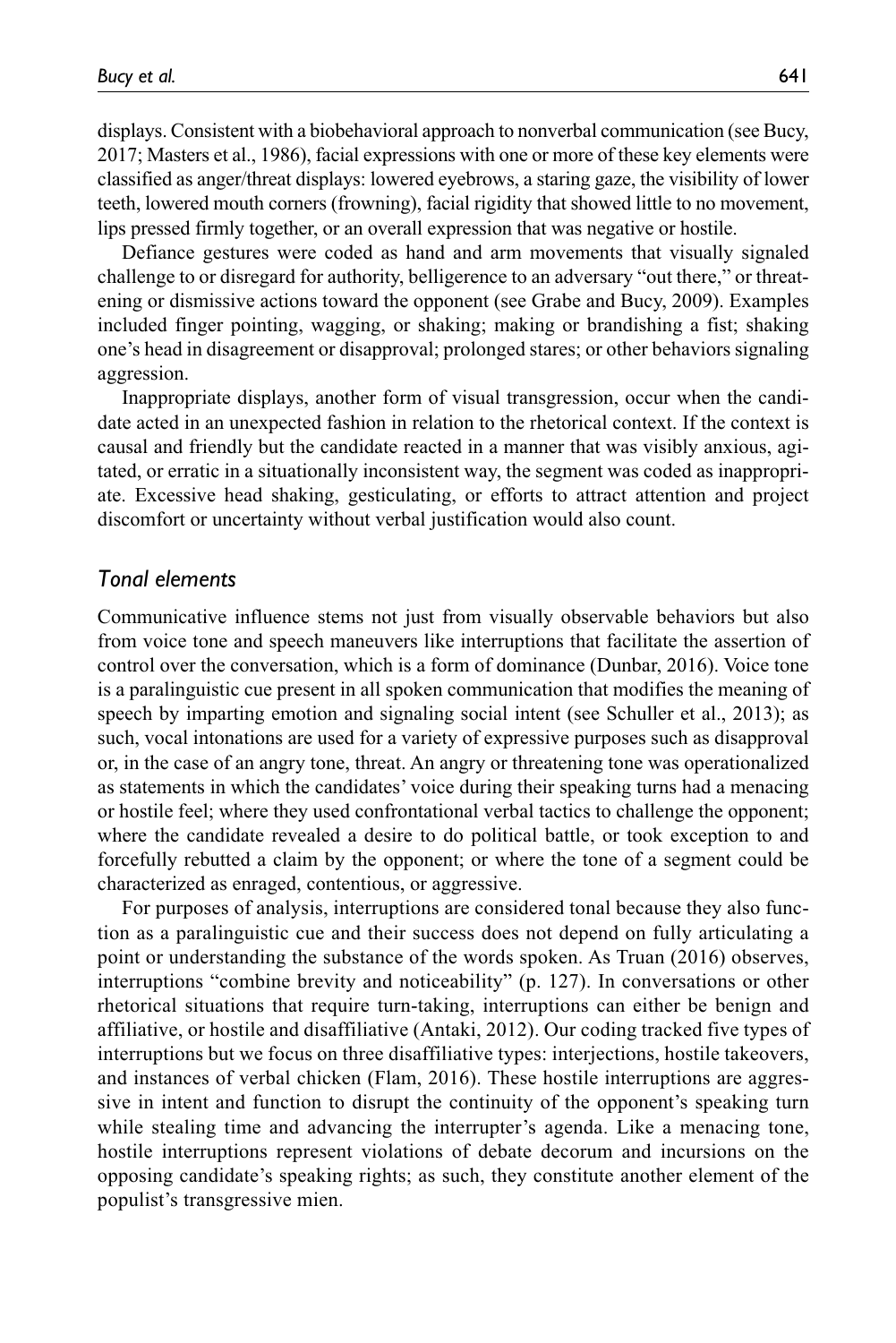## *Verbal variables*

Rounding out the repertoire of visual and tonal elements of populist debate performance are the verbal markers of an accusatory, resentful, and transgressive style. Verbal variables included in the analysis consist of character attacks, verbal nonfluencies, and blame and anger language. These indicators map onto populists' emphases on simplification and negativity. Character attacks consisted of personal insults and strikes on the opponent's character, largely devoid of policy content, including short put-downs. Examples include calling the opponent forgetful, unqualified, lacking the right temperament for the job, not having the right family background for high office, or assailing other personal qualities (see Geer, 2006).

Verbal nonfluencies included a more "off the cuff" style of speaking, stammering or stuttering, mispronouncing or repeating words, broken words or phrases, *non sequiturs* or comments unrelated to the posed question or discussion at hand (Exline, 1985). Such inelegant and ungraceful use of language represents the kind of simplified, vernacular speech and eschewing of formality that populists and their followers embrace.

Character attacks and verbal nonfluencies were coded manually by human coders, while instances of blame language and angry vocabulary were computer-coded. To do so, we subjected the transcript of the debate to two dictionary-based computational text analysis programs. The first, DICTION (see Hart and Jarvis, 1997), measures the use of about 40 different rhetorical devices, including praise (positive adverbials representing affirmation), aggression (support for the use of force), and blame (terms indicating social inappropriateness, evil, or cause of problems). The second program, Linguistic Inquiry Word Count (LIWC; see Tausczik and Pennebaker, 2010), operates similarly but its dictionaries focus on psycholinguistic features of language, including emotion (e.g. anger, sadness), certainty, and drives (i.e. motivations). From DICTION, we utilized the Blame feature, identifying words used to indicate social undesirability and attribute fault, such as "fascist," "cruel," and "naive." From LIWC, we tracked the use of anger in the candidates' discourse, as indicated by words like "hate" and "annoyed."

Finally, we included a set of control variables indicating whether Trump or Clinton was speaking to account for the possibility that Twitter responses may be driven by which candidate is talking during any given 10-second segment. Thus, we add two binary control variables to each set of models: one for whether Clinton is speaking or not and another for Trump.

#### *Intercoder reliability*

Two trained graduate student coders followed a detailed codebook with variable definitions to document the presence or absence  $(1)$ =present,  $0=$ absent) of each defined category for each candidate, over each 10-second segment. One coder specialized in the verbal variables, while the other coder focused on the nonverbal and tonal variables. The exception was blame and anger language, which were parsed by text analysis software and then converted into nominal format at the individual segment level. For intercoder reliability, 69 individual segments, or 13% of the analyzed content, were randomly selected at 9 different time points during the debate and assessed by a third coder.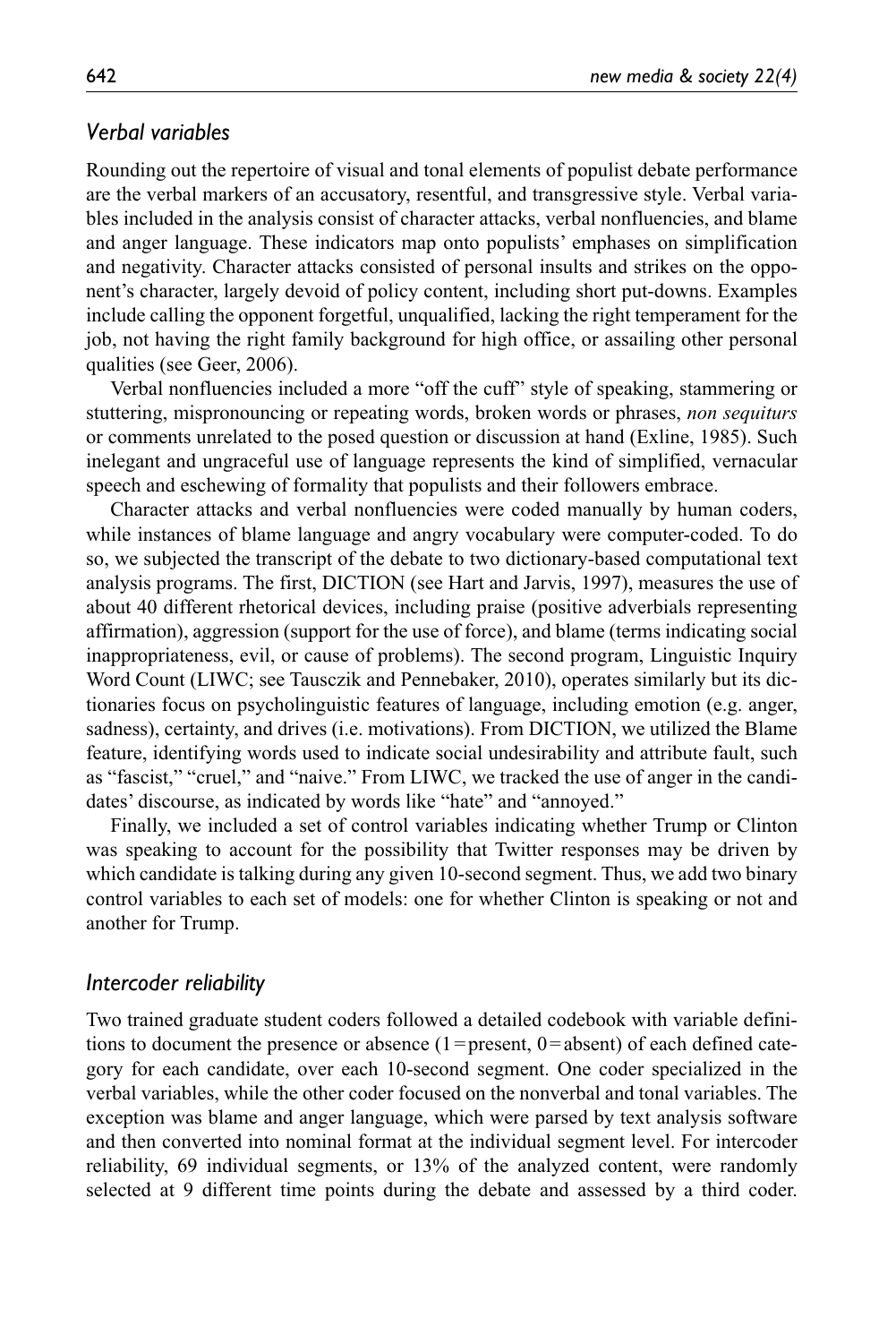Because the variables were nominal, manifest, and non-normally distributed (showing low variability), percent agreement is reported instead of alpha reliability scores (see Feng, 2015). Although percent agreement does not make allowances for chance agreement, it is appropriate for nominally scaled coding under these conditions.

Coding for all variables reported in the analysis showed an acceptable to high level of agreement. Agreement for Clinton's nonverbal behaviors ranged from 92.8% for defiance gestures and inappropriate displays to 91.3% for facial expressions of anger/threat. Percent agreement for Trump's nonverbal behaviors ranged from 89.9% for facial displays of anger/threat to 83.9% for defiance gestures. Tone of voice also showed acceptable coder consensus for both candidates, with 80% agreement for Clinton and for Trump. Because hostile interruptions, character attacks, and verbal nonfluencies occurred far less frequently than nonverbal behaviors, every segment featuring one of these variables was double-coded for both candidates for reliability purposes. Initial agreement ranged from 91.7% for interruptions to 78.6% for nonfluencies. Because not all reliability tests at first reached an 80% threshold, instances of disagreement were reviewed and discussed between coders, then recoded. Revised coding produced improved agreement, ranging from 100% for interruptions to 82.2% for character attacks. Individual percentages and frequencies are available from the authors.

#### *Twitter corpus*

To keep groupings of tweets about each candidate distinct, we generated volume measures from mentions of only "Trump" or only "Clinton" but not both within a tweet. To align Twitter activity to archived video material of the debate, we identified key points during the debate and synchronized these to Twitter mentions of that occurrence. We found a consistent gap between the debate clock on the C-SPAN feed and the UTC (Coordinated Universal Time) timestamp on the Twitter posts. Accordingly, we synchronized Twitter data to the debate feed. Each coded, 10-second debate segment served as the unit of observation and analysis. We did not code the valence of tweets for this analysis and do not make empirical claims about the direction of the response that candidates provoked. However, previous research suggests that for populist leaders, any publicity is good publicity. Recent studies have shown that media attention and coverage of populist rhetoric, regardless of the tone, contributes to candidate popularity during primary contests in the United States (Wells et al., 2016a) and increases the probability of voting for populist parties across Europe (Doroshenko, 2018; Sheets et al., 2016).

# **Results**

## *Descriptive*

Frequencies of all visual, tonal, and verbal elements are presented in Figure 1. Bars represent the presence of communication behaviors during speaking turns for each candidate. The one exception is hostile interruptions, which are reported for reaction shots only since they occur when the opposing candidate holds the floor. The frequency data here addresses the first proposition, which states that Trump's communication behavior during his first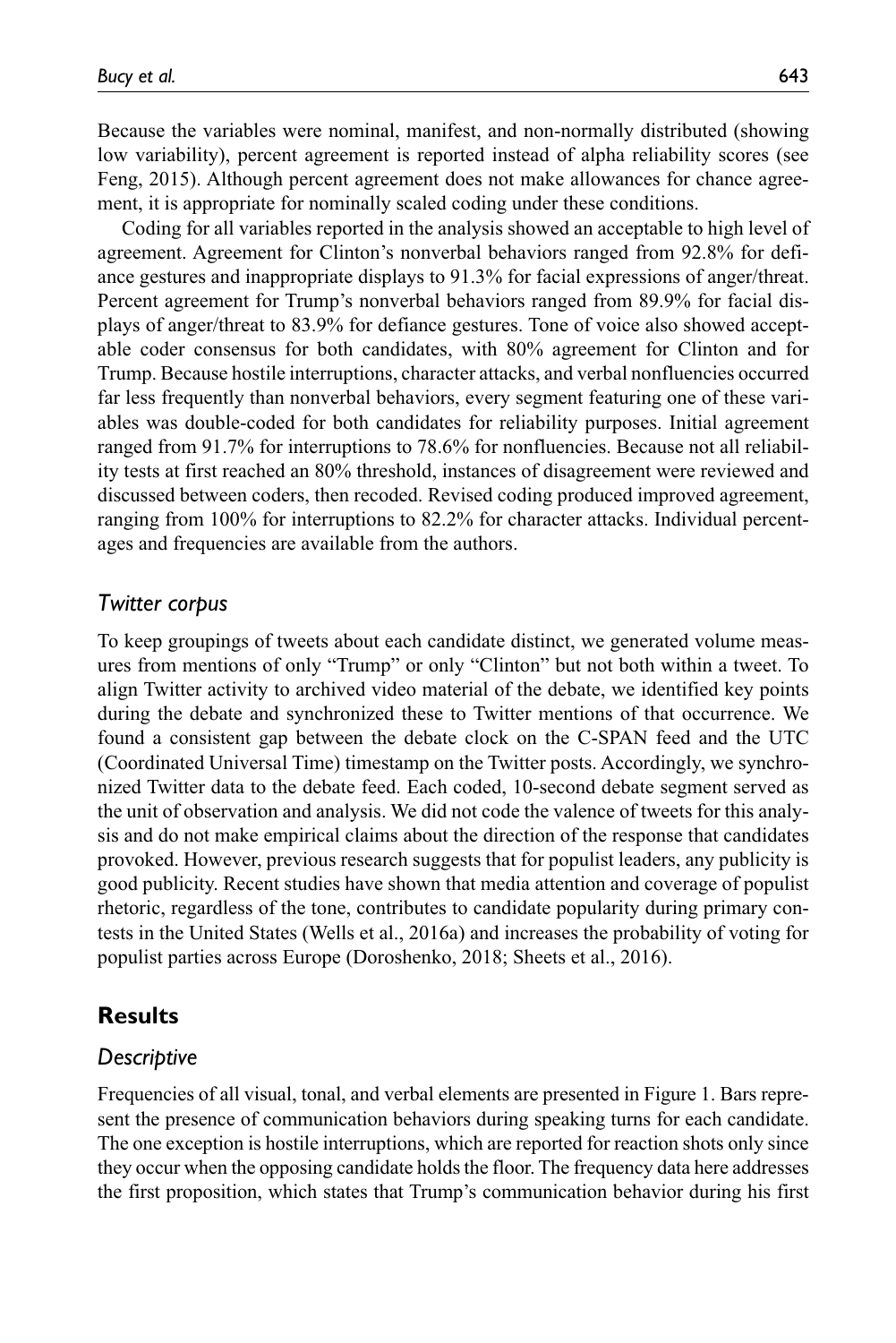

**Figure 1.** "Populist" indicators during speaking turns, Trump versus Clinton 2016 Debate 1. Bars represent the presence of communication behaviors (%) during speaking turns for each candidate coded nominally (present or absent) over 10-second segments. Hostile interruptions are reported in reaction shots.

televised debate with Hillary Clinton will be consistent with a transgressive, populist style of campaigning. The coding evidence confirms this statement. Most conspicuously, Trump brought anger to almost every one of his speaking turns, showing a threat display in 96.4% of coded segments, accompanied by robust use of an angry or threatening tone in 82.6% of segments. The deployment of defiance gestures in well over half (59.8%) of Trump's speaking segments reinforced his combative stance, especially in contrast to Clinton's more subdued style. Occurrences of other communication behaviors were less frequent, but Trump was more likely to engage in character attacks than Clinton, interfere with her speaking segments with hostile interruptions, and blame others. Trump also committed more verbal nonfluencies than Clinton.

By comparison, Hillary Clinton's behavior was much more restrained. Focused on maintaining her composure and delivering measured responses, perhaps in an effort to highlight Trump's bellicose temperament, Clinton was more apt to communicate anger through tone of voice (in 35.3% of her speaking segments) than through facial expressions (in 26.9% of her segments). Her use of defiance gestures was more measured (in 20.9% of segments). She was also less likely to blame others and engage in character attacks than Trump, and much less likely to interrupt her opponent or commit verbal nonfluencies. Interestingly, she used anger language at about the same rate as Trump (in 8.4% of segments compared with 7.8%). As mentioned, it is likely that gender dynamics and consultant advice inhibited Clinton from taking a more aggressive stance in the debate; indeed, Clinton herself reported after the election that she felt constrained in how she could respond to Trump's tirades and attacks (Bucy and Gong, 2018). Thus, juxtaposing Clinton's behavior with Trump's may not present an apt comparison. For context, we next compare Trump's style with Barack Obama and Mitt Romney's 2012 debate performances on a common set of behavioral indicators to draw a contrast with other male candidates.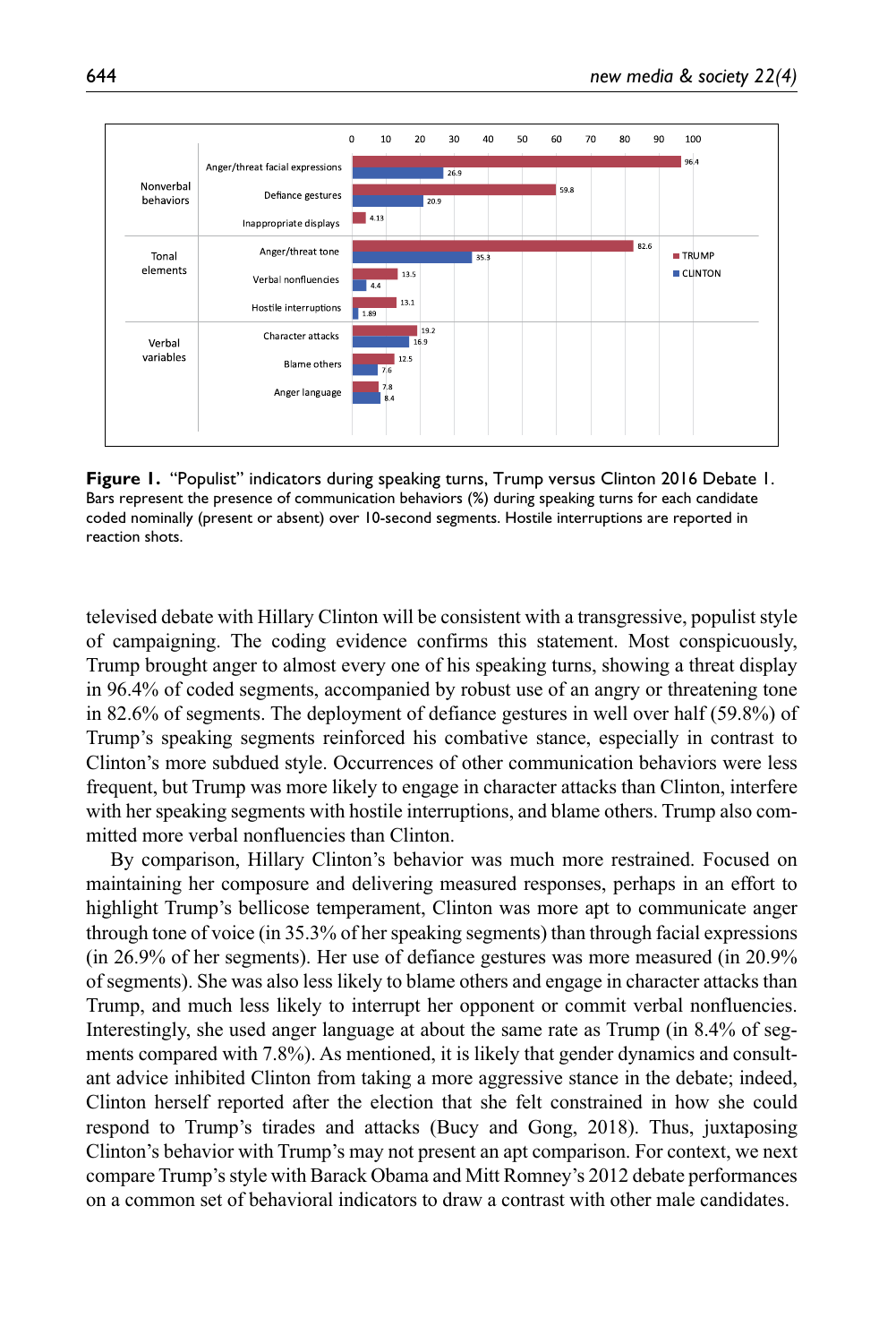



Our prior coding for the 2012 debate used 30-second segments as the unit of observation and analysis (including speaking turns and reaction shots). Frequencies are again reported for speaking turns. To norm the frequency of Trump's behavior to coding for Obama and Romney, we collapsed the 10-second segments from 2016 into 30-second intervals and recoded for whether a given behavior was present or absent in these collapsed segments. Consistent with his debate performance against Clinton, Trump appears much more aggressive than either Obama or Romney. Figure 2 shows how much Trump relies on a defiant and threatening nonverbal and tonal communication style relative to 2012 presidential candidates (see Bucy and Gong, 2016). Trump projects anger and defiance almost twice as much as the next competitor, Romney, and only infrequently exhibits reassuring expressions and affinity gestures. Where Trump does show expressive variability is in his tone of voice, using a combination of reassurance, evasion, and outrage, but his default emotional tone is still one of anger/threat.

## *Multivariate models*

Given the finely grained, time-dependent nature of the Twitter data, there are time-series properties that must be managed. A plot of the autocorrelation function (ACF) and partial autocorrelation function (PACF) of our dependent variable confirm that the Twitter volume mentioning each candidate is persistent and has a long memory. Figures 3 and 4 show the volume of Twitter mentions for Trump and Clinton. Each graph illustrates the over-time correlations at 10-second intervals—the ACF showing correlations, and the PACF showing partial correlations controlling for interim correlations.

Tests for non-stationarity—an augmented Dickey-Fuller test (ADF) and the KPSS test—revealed contradictory results, a classic sign of a long memory process more appropriately handled using fractional integration techniques (see Box-Steffensmeier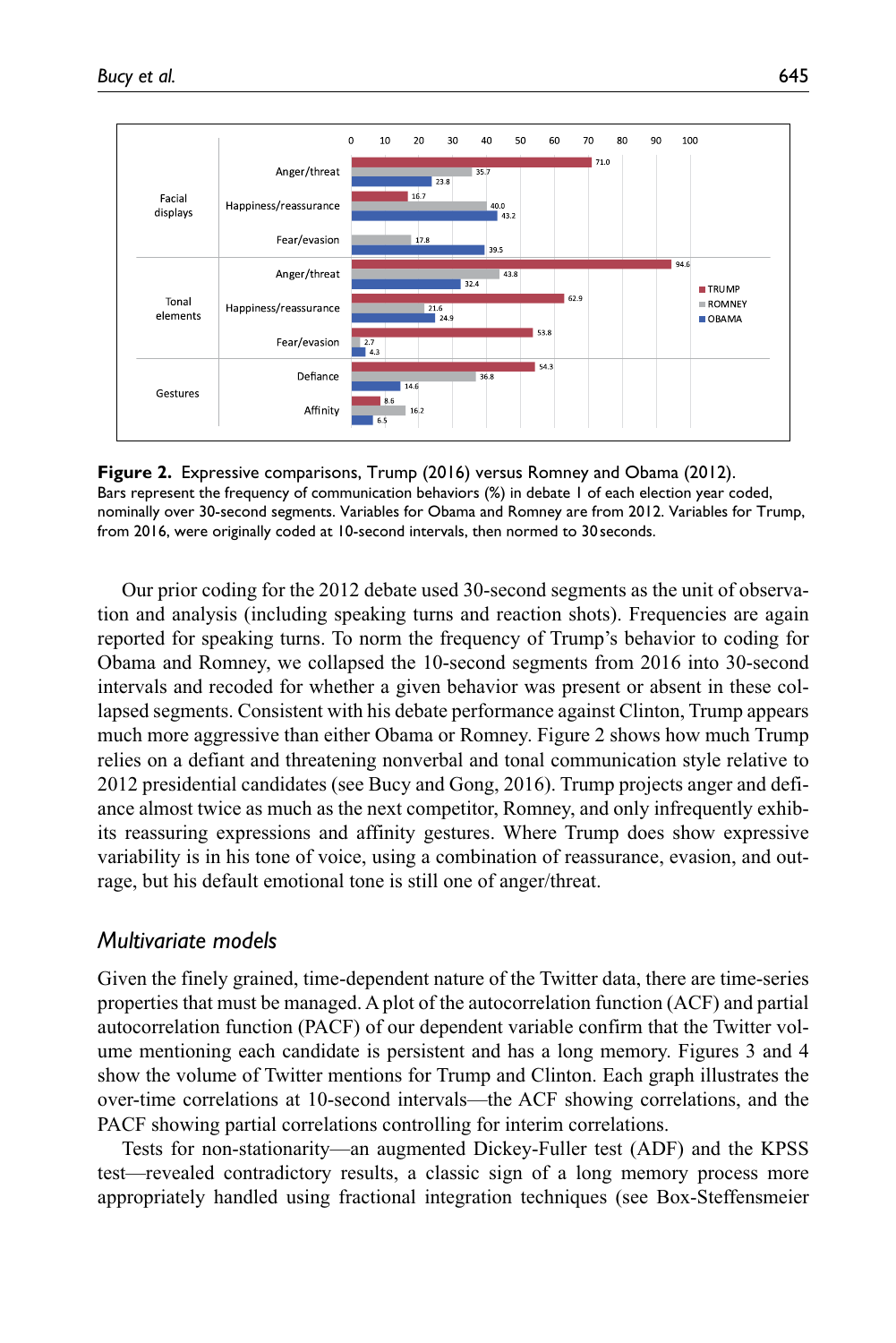

**Figure 3.** Volume of Trump Twitter mentions with autocorrelation functions.



**Figure 4.** Volume of Clinton Twitter mentions with autocorrelation functions.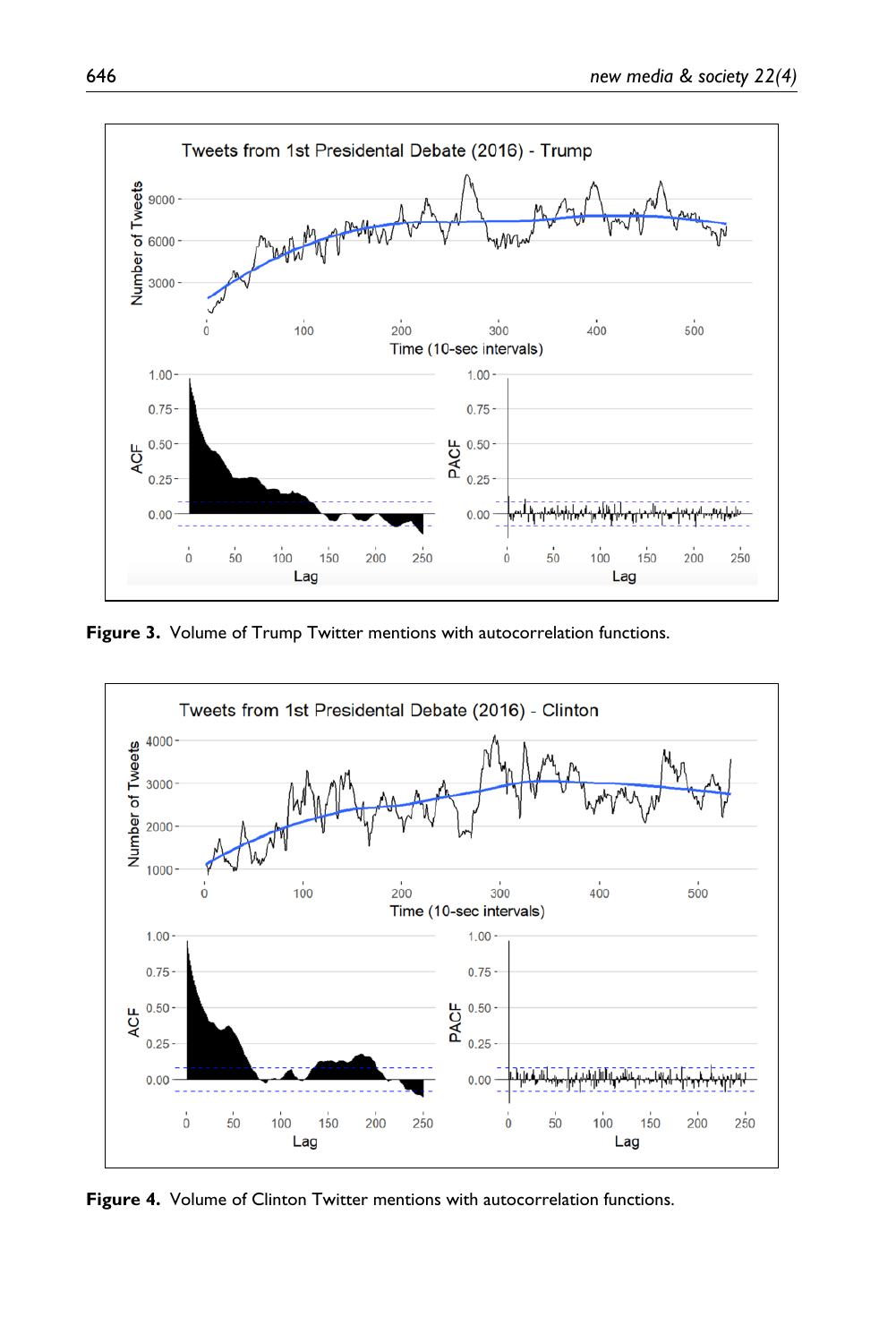et al., 2014). Thus, we use an extension of the Box-Jenkins (1976) modeling approach known as an autoregressive fractionally integrated moving average (ARFIMA) model (Box-Steffensmeier and Smith, 1998). These ARFIMA models also test and control for the presence of autoregressive (AR) or moving average (MA) processes in each time series using information criteria. Models for Trump and Clinton indicate that besides the fractional integration dynamic, each series also contains an autoregressive component. After estimating the ARFIMA models, the residuals are saved. These stationary residuals are then used in ordinary least squares regressions to determine the correlates of Twitter volume at different lag lengths. This procedure allows testing of (1) whether the indices comprising visual, tonal, and verbal markers significantly predict increases in attention to candidates on Twitter and (2) how long it takes for different modes of performing populism to produce second-screen responses to the candidates.

Accordingly, we first created a model for Trump,  $R^2 = .50$ ,  $F(2, 529) = 175.34$ ,  $p < .001$ , and Clinton,  $R^2 = .50$ ,  $F(2, 529) = 132.99$ ,  $p < .001$ , which contained an additive index of all visual, verbal, and tonal measures identified as populist: anger/threat expressions, defiance gestures, inappropriate displays, an angry/threatening tone, hostile interruptions, character attacks, verbal nonfluencies, and blame and anger language. The model also controlled for the volume of mentions of the opposing candidate and whether the candidate was speaking.

Tables 1 and 2 show the unstandardized coefficients and standard errors of these six additional models at incremental lags up to 60seconds. In every model, the aggregated populism index is a significant predictor of a candidate's Twitter mentions during the debate. The best model fit was at 50 seconds for both Clinton,  $R^2 = .50$ ,  $F(2, 522) = 172.77$ , *p*<.001, AIC=6504.25, and Trump, *R*2=.493, *F*(2, 522)=169.56, *p*<.001, AIC=7311.86, a reflection of how long it takes for some manifestations of a populist style (and candidate behavior in general) to drive Twitter attention. However, the 40-second lag yielded some of the highest coefficient estimates for the populism index for Clinton ( $\beta$ =13.63, *p* < .001) and Trump (β=51.49,  $p < .001$ ).

We then estimated the same models but disaggregated the populism indicators into visual, tonal, and verbal sub-indices. Although there is much that can happen between a televised behavior and a viewer tweet, we expect the analysis to show the shortest significant lags to visual cues, which require the least amount of deliberate effort to process and recognize (Olivola and Todorov, 2010), and the longest lags to verbal utterances, which require more effortful processing to understand (Paivio, 1986). Between these two poles are tonal elements that require recognition of negative affect and disruptive intent (Antaki, 2012; Scherer, 2003).

The models again controlled for the volume of mentions of the opposing candidate. Tables 3 and 4 show the results for synchronous and lagged tests up to 60seconds. While the synchronous model for both candidates show no significant tests, the 10-second lag is enough time for visual populist indicators to work their way into Twitter discourse for both Trump (β=35.9,  $p = .001$ ) and Clinton (β=28.3,  $p < .01$ ). For Trump, these significant predictors stay significant in each subsequent model up to a 60-second lag. The 40-second lag model produces the best fit,  $R^2 = .50$ ,  $F(2, 522) = 102.08$ ,  $p < .001$ , AIC=7314.0, and is the only model where the tonal ( $\beta$ =96.5,  $p$  < .001) and verbal populism ( $\beta$ =44.1,  $p$  < .05) indices are significant predictors of Twitter volume at the same time as the nonverbal index ( $\beta$ =34.2,  $p$  < .01).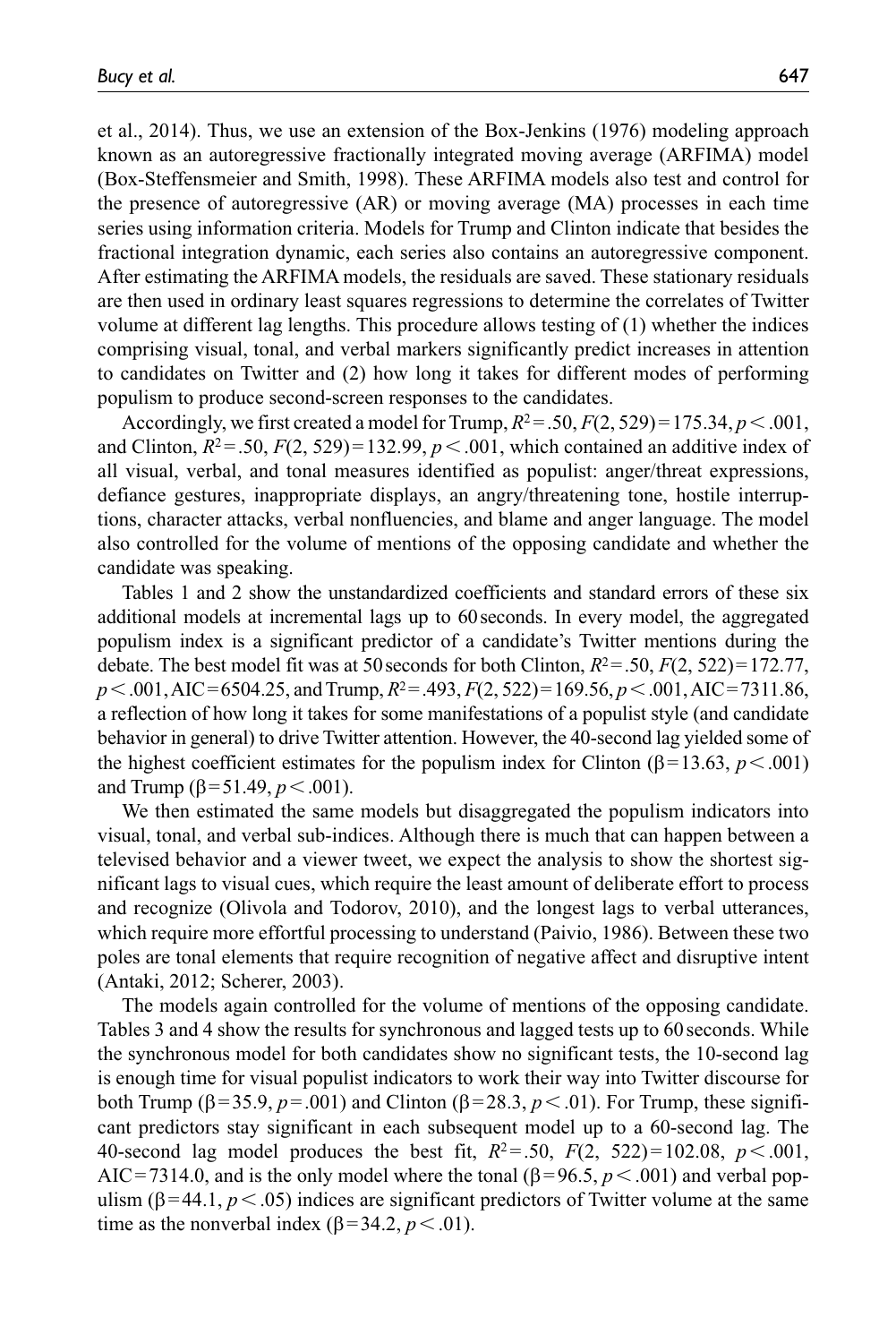| Table I. Synchronous           |                      |                     |                      |                       | and lagged (up to 60-seconds ) regression models predicting Trump Twitter mentions. |                       |                       |
|--------------------------------|----------------------|---------------------|----------------------|-----------------------|-------------------------------------------------------------------------------------|-----------------------|-----------------------|
| Variables                      |                      |                     |                      |                       |                                                                                     | ७                     |                       |
|                                |                      | ē                   |                      | J                     | 14                                                                                  | 5                     | 4                     |
| linton mentions                | $1.664**$ (0.075)    | $1.396**$ (0.071)   | (1.073)              | $(150^{**}$ (0.071)   | $1.404**$ (0.067)                                                                   | $1.434**$ (0.067)     | $1.440**$ (0.069)     |
| Trump populism<br>ndex         | 4* (8.007)<br>17.284 | 22.112** (7.205)    | $16.091*$ (7.278)    | 37.652** (7.002)      | 51.485** (6.698)                                                                    | 15.625* (6.792)       | 3.983 (6.934)         |
| Trump speaking                 | 46.899 (33.048)      | 30.226 (29.428)     | 63.080* (29.528)     | 6.427(29.510)         | 17.954 (28.040)                                                                     | 168.594*** (27.841)   | $179.643** (28.650)$  |
| Constant                       | $-55.982* (21.687)$  | $-48.686*$ (19.397) | $-53.422**$ (19.785) | $-74.230***$ (19.370) | $-115.727**$ (18.163)                                                               | $-114.351**$ (18.309) | $-91.707***$ (18.718) |
| Observations                   | 533                  | 52                  | 531                  | $\frac{50}{2}$        | 529                                                                                 | 528                   | 527                   |
|                                | 0.487                | 0.424               | 0.425                | 0.449                 | 0.500                                                                               | 0.493                 | 0.472                 |
| Standard errors in parentheses |                      |                     |                      |                       |                                                                                     |                       |                       |
| $\approx 0.5$                  |                      |                     |                      |                       |                                                                                     |                       |                       |
| p < 01                         |                      |                     |                      |                       |                                                                                     |                       |                       |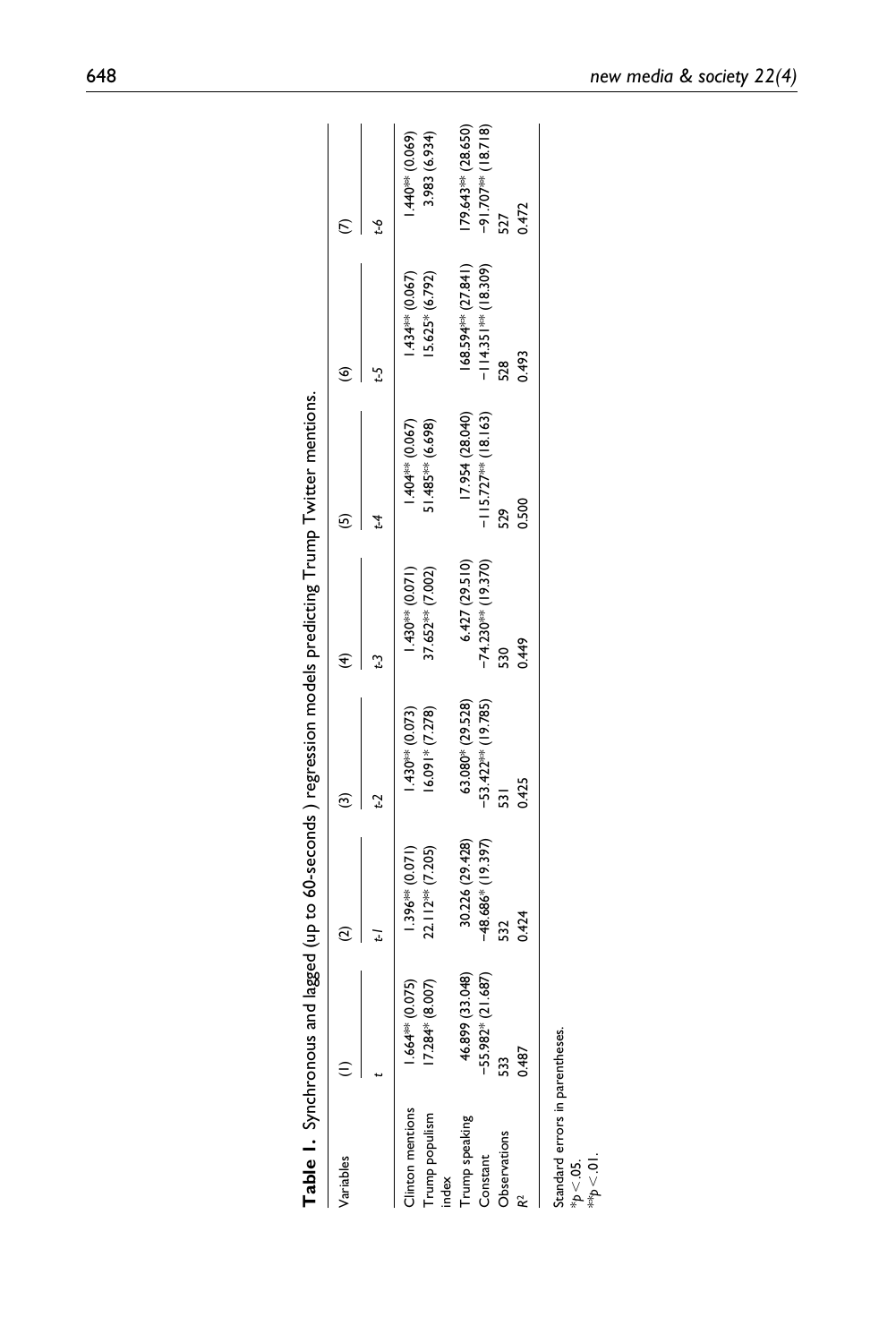| Table 2. Synchronous                             |                 | and lagged (up to 60-seconds ) regression models predicting Clinton Twitter mentions. |                     |                               |                      |                     |                               |
|--------------------------------------------------|-----------------|---------------------------------------------------------------------------------------|---------------------|-------------------------------|----------------------|---------------------|-------------------------------|
| Variables                                        |                 | ₫                                                                                     |                     |                               | 'n                   | €                   |                               |
|                                                  |                 |                                                                                       |                     |                               |                      |                     | t-o                           |
| rump mentions                                    | 288** (0.013)   | $(5100**0015)$                                                                        | (916)               | $.317*** (0.016)$             | $.317**$ (0.015)     | $.311***$ (0.015)   | $.303*** (0.015)$             |
| Clinton populism index                           | $1.715*(5.553)$ | $15.647***$ (5.474)                                                                   | 0.476 (5.608)       | 10.553 (5.448)                | $13.632*(5.332)$     | 8.382 (5.164)       | 9.420 (5.273)                 |
| Clinton speaking                                 | 8.988 (11.692)  | 36.282** (11.506)                                                                     | 65.449*** (11.475)  | 60.770 <sup>**</sup> (11.484) | $71.703***$ (11.516) | 93.106*** (10.977)  | 81.585 <sup>**</sup> (11.107) |
| Constant                                         | $.579* (8.174)$ | $-29.731**$ (8.069)                                                                   | $-35.172**$ (8.076) | $-40.411**$ (8.167)           | $-48.432**$ (7.987)  | $-56.775**$ (7.684) | $-50.63$ % (7.802)            |
| <b>Observations</b>                              | 533             | 532                                                                                   | $\overline{5}$      | $\frac{8}{2}$                 | 529                  | 528                 |                               |
|                                                  | 0.482           | 0.430                                                                                 | 0.440               | 0.446                         | 0.469                | 0.497               | 0.479                         |
|                                                  |                 |                                                                                       |                     |                               |                      |                     |                               |
| Standard errors in parentheses.<br>$\phi < 05$ . |                 |                                                                                       |                     |                               |                      |                     |                               |
| $10^\circ$ > d                                   |                 |                                                                                       |                     |                               |                      |                     |                               |
|                                                  |                 |                                                                                       |                     |                               |                      |                     |                               |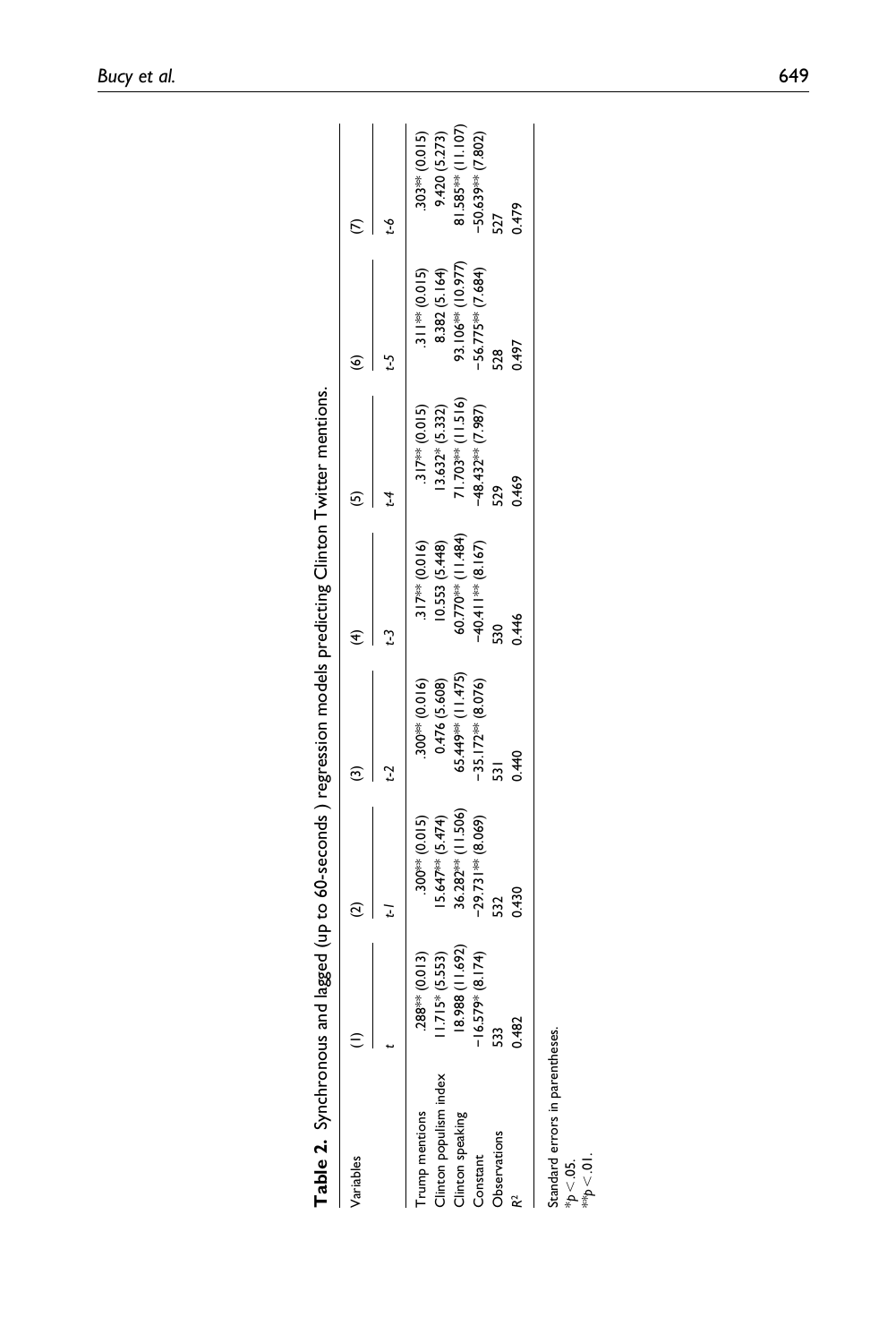| ı                                                           |
|-------------------------------------------------------------|
|                                                             |
| J                                                           |
|                                                             |
| sains and larger for the formation paracion models re-<br>J |
| ココンソット                                                      |
|                                                             |
|                                                             |
| )<br>}<br>}                                                 |
| 45) p.yggm p.m p.                                           |
|                                                             |
|                                                             |
|                                                             |
|                                                             |
| able 3. S                                                   |

| Variables                                                  |                       |                      |                      | $\widehat{f}$         | 6                      | 6                      |                       |
|------------------------------------------------------------|-----------------------|----------------------|----------------------|-----------------------|------------------------|------------------------|-----------------------|
|                                                            |                       | Ξ                    |                      |                       |                        |                        | ς,                    |
| Clinton mentions                                           | $1.662***$ (0.074)    | $1.394***$ (0.072)   | $1.438***$ (0.073)   | $1.444** (0.071)$     | $1.385** (0.068)$      | .435*** (0.067)        | $1.446**$ (0.069)     |
| rump populism index,<br>visuals                            | 14.485 (15.649)       | 35.947* (13.980)     | $61.419***$ (13.838) | 69.527** (13.670)     | 34.183** (13.122)      | 19.252 (13.304)        | 14.857 (13.503)       |
| Trump populism index,<br>tonal                             | 57.051* (27.464)      | 8.706 (24.665)       | $-33.679(24.737)$    | 1.956 (23.907)        | 96.460** (23.166)      | 26.497 (23.160)        | $-23.711(23.669)$     |
| Trump populism index,<br>verbal                            | $-26.737(24.087)$     | $-1.391(21.532)$     | $-51.057*(21.261)$   | $-9.104(21.009)$      | 44.060* (20.226)       | $-10.246(20.858)$      | 8.448 (21.322)        |
| Trump speaking                                             | 49.372 (33.357)       | 25.304 (29.788)      | 46.040 (29.495)      | $-4.438(29.650)$      | 23.863 (28.225)        | $167.958***$ (28.178)  | I75.293** (28.992)    |
| Constant                                                   | $-62.068***$ (22.132) | $-54.186**$ (19.848) | $-70.651**$ (20.047) | $-86.820***$ (19.755) | $-113.307***$ (18.606) | $-118.572***$ (18.769) | $-92.963***$ (19.135) |
| Observations                                               | 53                    |                      |                      | 530                   | 529                    | $\frac{8}{2}$          |                       |
|                                                            | 0.492                 | 0.426                | 0.443                | 0.458                 | 0.504                  | 0.494                  | 0.474                 |
| Standard errors in parentheses.<br>$\approx 0.5$<br>10 > 4 |                       |                      |                      |                       |                        |                        |                       |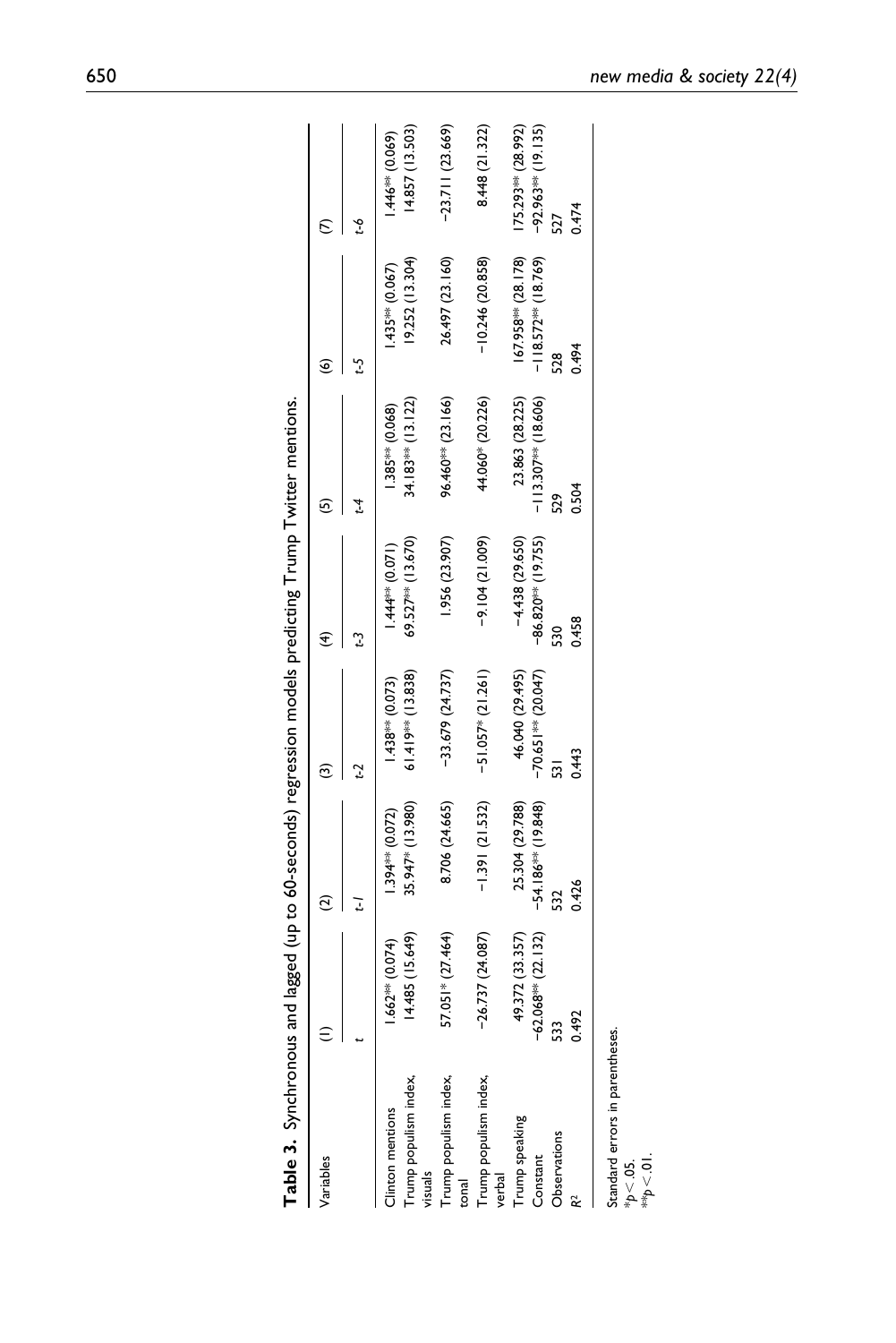| Variables                                                  |                    |                     |                      | ₹                   | ⊕                    | ଛ                   |                                 |
|------------------------------------------------------------|--------------------|---------------------|----------------------|---------------------|----------------------|---------------------|---------------------------------|
|                                                            |                    |                     |                      |                     |                      |                     |                                 |
|                                                            |                    |                     |                      |                     | 14                   |                     | ς-1                             |
| rump mentions                                              | $(288** (0.013))$  | 298** (0.015)       | 300** (0.016)        | $316*** (0.016)$    | $.315*** (0.015)$    | $.311***$ (0.015)   | 304 <sup>**</sup> (0.015)       |
| Jinton populism index,<br>visuals                          | 15.418 (11.088)    | 28.34   ** (10.914) | $-7.463(11.075)$     | $-4.091(10.976)$    | (0.935(10.743))      | 9.510 (10.458)      | (17.389 (10.689)                |
| Clinton populism index,<br>tonal                           | 13.115 (14.748)    | 11.527 (14.528)     | 8.654 (14.461)       | 8.012 (14.367)      | $-0.466(14.054)$     | $-11.915(13.688)$   | $-6.656(13.948)$                |
| Clinton populism index,<br>verbal                          | 5.000 (12.818)     | 1.579(12.611)       | 3.309 (12.680)       | 23.433 (12.437)     | 32.017** (12.251)    | 27.577* (11.905)    | 14.771(12.171)                  |
| Clinton speaking                                           | 19.447 (11.735)    | $37.441**$ (11.528) | 65.147** (11.512)    | 59.697** (11.501)   | 70.385*** (11.539)   | 92.042** (10.982)   | $81.427$ <sup>**</sup> (11.135) |
| Constant                                                   | $-17.000*$ (8.237) | $-30.921**$ (8.107) | $-34.519***$ (8.125) | $-38.984**$ (8.208) | $-47.726***$ (8.030) | $-56.496**$ (7.718) | $-51.194*7.848$                 |
| Observations                                               | $\frac{33}{2}$     |                     |                      |                     | 529                  |                     |                                 |
|                                                            | .482               | 0.433               | 0.440                | 0.449               | 0472                 | 0.501               | 0.481                           |
| Standard errors in parentheses.<br>$\phi$ < .05.<br>10 > 4 |                    |                     |                      |                     |                      |                     |                                 |
|                                                            |                    |                     |                      |                     |                      |                     |                                 |

| $\overline{C}$ linton<br>)<br>=<br>1<br>)<br>v                                                              |
|-------------------------------------------------------------------------------------------------------------|
|                                                                                                             |
|                                                                                                             |
|                                                                                                             |
|                                                                                                             |
|                                                                                                             |
|                                                                                                             |
|                                                                                                             |
|                                                                                                             |
| ynchronous and lagged (up to 60-seconds) regression models predicting<br>duly navage nie snoin ininky<br>ハイ |
|                                                                                                             |
| ŕ                                                                                                           |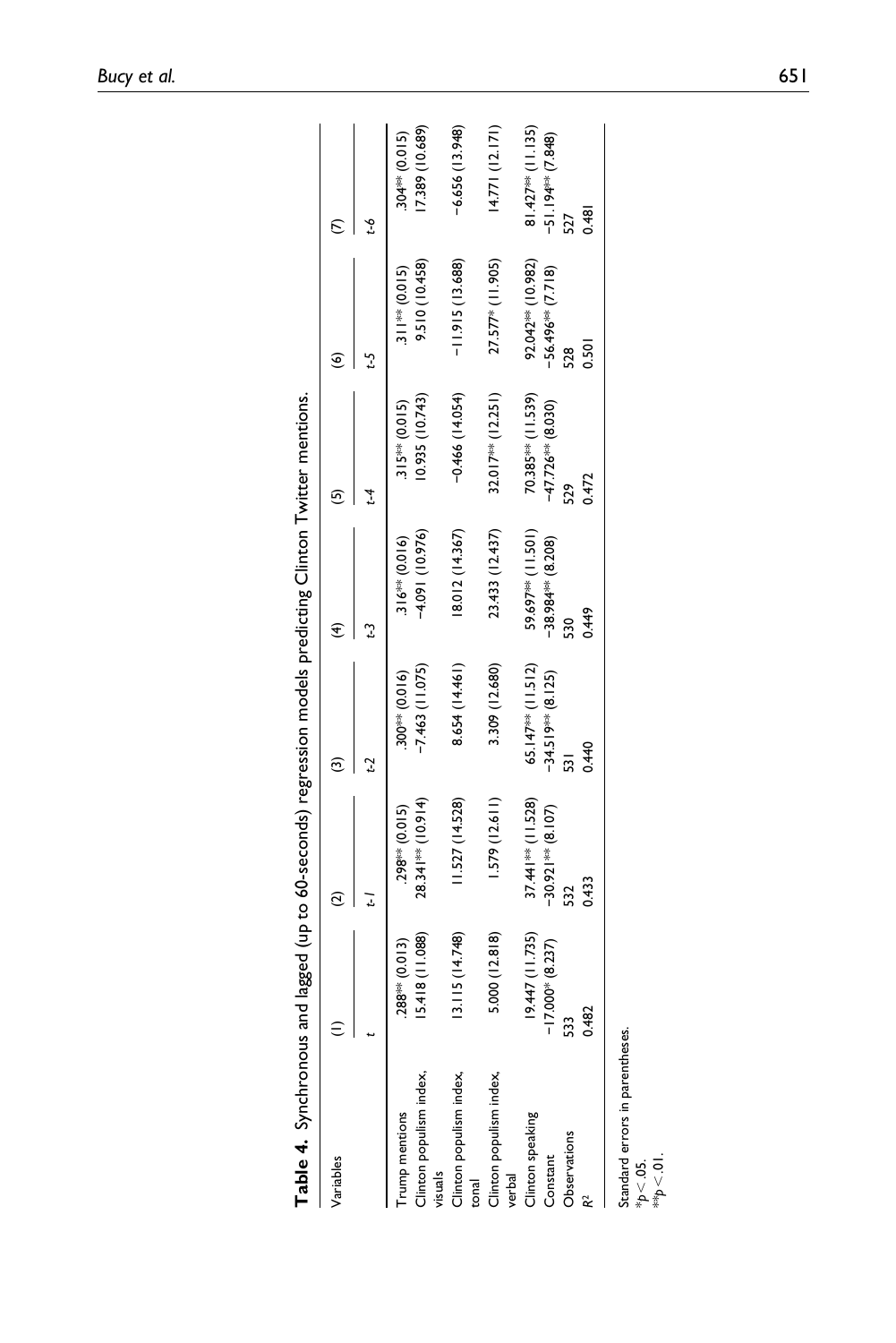For Clinton, the best model fit occurred at the 50-second lag,  $R^2 = 0.50$ ,  $F(2)$ , 522)=104.89, *p*<.001, AIC=6504.15, but only the verbal (β=27.6, *p*<.01) populism index was significant. Clinton's manifestation of a populist style not only appeared to take longer to influence her Twitter mentions but had a weaker effect on the overall volume. In both cases, however, our expectation that visual populist indicators would start predicting Twitter response more quickly than tonal and verbal qualities was confirmed. We also found consistent evidence that verbal populist indicators take about 40 or 50 seconds to start driving Twitter volume.

# **Discussion**

This study is among the first to systematically examine the nonverbal elements of a transgressive, or populist communication style and provides the only empirical examination to our knowledge of how populist communication drives candidate attention on Twitter during political debates. Our findings add to the burgeoning literature on populism and communication by applying computational methods, detailed content analysis, and time series modeling techniques to study presidential debates and social media. Although the findings reported here are limited to the United States, our approach should be exportable to other geographic contexts where political debates are televised, populist candidates have gained popularity, and viewers are actively responding to the debate using their computers or mobile devices.

In our models, we find statistical support for both the aggregated transgressive populism index and the visual, tonal, and verbal sub-indices as significant predictors of candidate mentions on Twitter, with the best fitting models occurring at 40- and 50-second lags. Disaggregating our populist communication construct into visual, tonal, and verbal sub-indices, we find—consistent with expectations from information processing theory—the shortest significant lags for nonverbal behaviors, which remain significant in each model for Trump up to a 40-second lag. Interestingly, the 40-second lag seems to provide the "sweet spot" of Twitter response for Trump's transgressive style, producing the best fit and only model where all three dimensions of communication are simultaneously significant. The best fitting model for Clinton's more judicious, verbal debate style is the 50-second lag. By this time, tweets in response to Trump's performance have been flowing for almost a minute—an asymmetry reflected in his much higher volume of Twitter mentions compared with Clinton's (see Figures 3 and 4). Evidence of rapid response to candidate visuals provides unprecedented confirmation of visual primacy on a mass scale and is a key takeaway of this study.

Beyond providing systematic confirmation of Trump's populist projections and evidence supporting reports from both campaigns regarding their contrasting debate preparation strategies (Healy et al., 2016), these findings reinforce the theoretical importance of performative politics in the study of populist communication. Alexander's (2011) cultural lens draws attention to the visual and tonal features of candidates during political spectacles like presidential debates by placing emphasis on how the interplay of performative and symbolic communicative forms resonates with audiences under conditions of social and technological complexity. By connecting this line of research with populist communication styles and dual-screening within the hybrid media system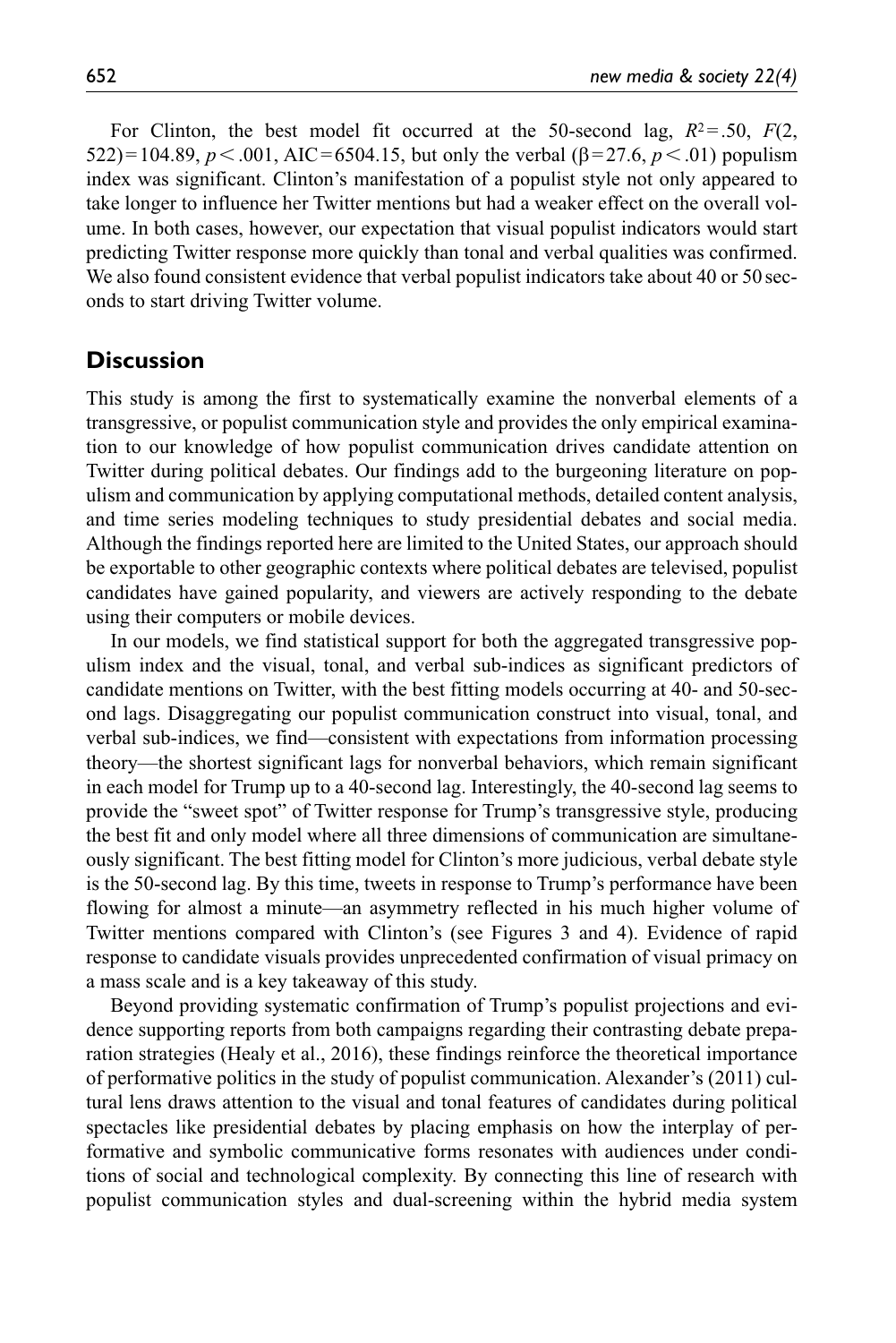(Chadwick, 2013), these findings contribute to emergent threads of research across disciplinary lines.

With Trump's contentious brand of populist communication, negativity is the unifying emotion, driving Twitter responses across visual, tonal, and verbal dimensions. Different users may respond to unique elements within Trump's display repertoire, but his overarching performative themes are antagonism and blame. Trump's "go to" emotion was an anger/threat display—a menacing expression characterized by fixed stares and visible anger that signaled competitive or hostile intent. In the analysis, the extent to which Trump's confrontational style of campaigning resonated with viewers became evident through the volume of tweets mentioning the candidate. To the tweeting public, Clinton's more patient approach generated fewer posts, even when she did employ a populist communication style. This is not to say that Trump's mentions were more positive but that his actions drove a stronger social media response.

Despite appearing incoherent and inappropriate at times, Trump's nonverbal communication style was consistent in its anger, defiance, and aggression—and at a level of expressive persistence that not only outpaced Clinton in their first debate encounter but also that of Mitt Romney and Barack Obama in the first presidential debate of 2012. Despite verbal answers that were frequently superficial or factually incorrect, Trump's belligerent nonverbal messaging came across loud and clear and was likely a factor in his ability to bond supporters to his cause and hold media attention throughout the election.

By contrast, Clinton's comparatively traditional, and decidedly conventional political style—more muted in populist markers than even Obama or Romney—featured expressions that were controlled, diplomatic, and reassuring. During the 2016 debates, Clinton countered Trump's tactics by exuding a calm determination that was buttressed by sharp retorts. Clinton employed a patient and well-practiced approach of a seasoned politician, shaped by restrictive gender stereotypes. But it held little populist appeal. Except for small glimpses of genuine emotion (e.g. the much-heralded "shimmy" toward the end of the first debate), her expressive behavior was not a great ally. She strove to project likeability and competence but her calm demeanor in the face of Trump's bluster failed to draw comparable attention.

With visual indicators resonating quicker than verbal indicators, Trump's nonverbal behavior more quickly influenced his volume of mentions compared with Clinton, whose mentions were more driven by verbal statements that took longer to resonate and produced smaller effect sizes. Although parsing the valence of Twitter response is beyond the scope of this analysis, the differences in volume illustrated in Figures 3 and 4 suggest distinct patterns for each candidate.

Future research on populist performance and incivility as a strategic rhetorical device should also attend to racialized and gendered cultural scripts, recognizing how political performance is constrained by social norms. While the communicative transgressions we have identified can serve as emblems of candidate authenticity, they also take place within a cultural context that likely makes these behaviors more acceptable for some candidates than others. Work should also examine the candidates' framing of issues and emotional valence. If populist communication styles often graft themselves onto extant political ideologies, we might expect candidate performances to resound differentially across such issues as immigration, the economy, military spending, healthcare, and other matters of pressing importance.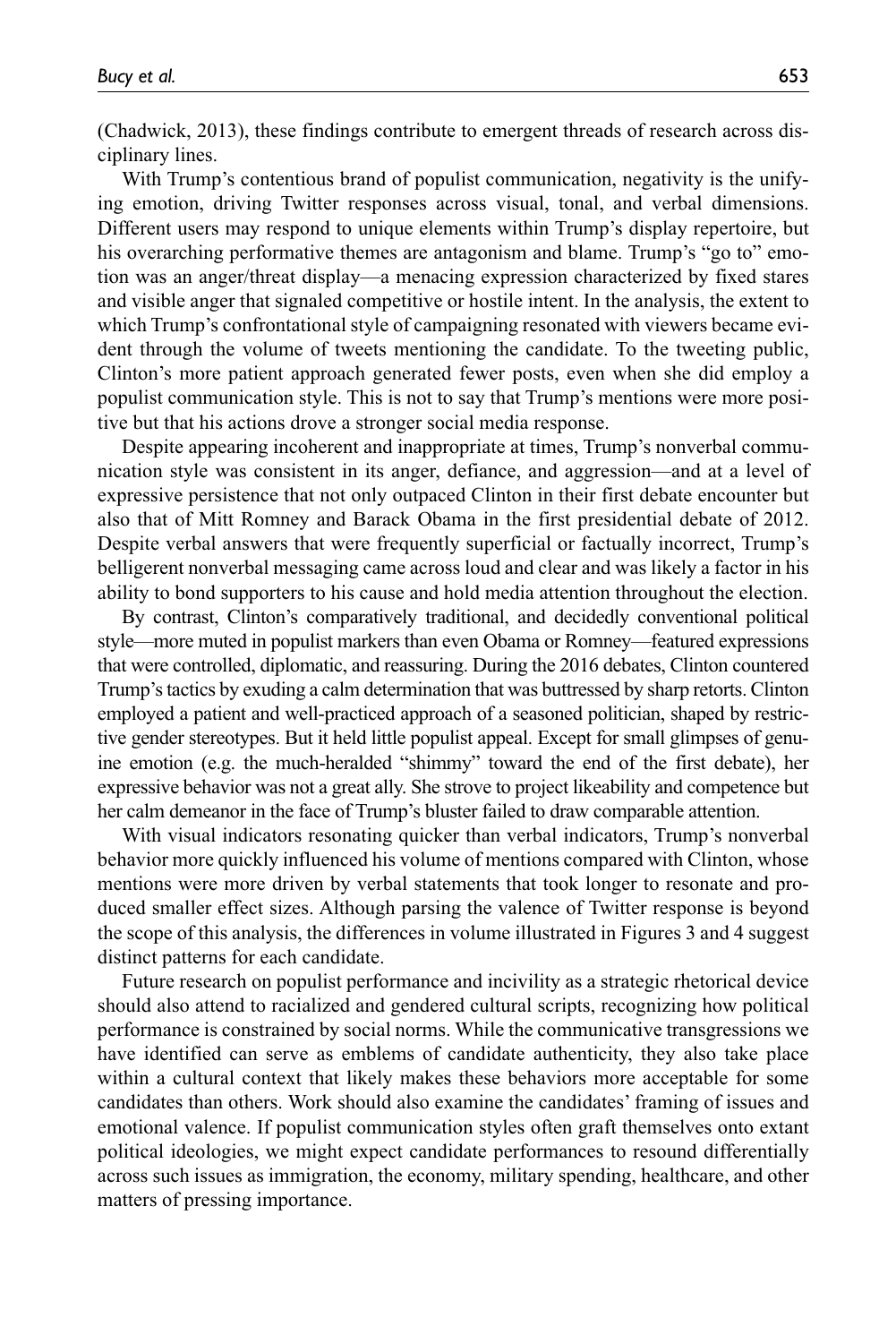## **Author's note**

Larissa Doroshenko is now affiliated with Northeastern University.

## **Acknowledgements**

The authors thank Bingbing Zhang, Zijian Harrison Gong, and Duncan Prettyman for their assistance with coding.

## **Funding**

The author(s) disclosed receipt of the following financial support for the research, authorship, and/ or publication of this article: This work was supported by the National Research Foundation of Korea Grant funded by the Korean Government, NRF-2016S1A3A2925033, and by the Vice Chancellor for Research and Graduate Education at the University of Wisconsin–Madison through funds provided to D.V.S. Additional support was provided by funding to E.P.B. from the Marshall and Sharleen Formby Regents Endowed Professorship in the College of Media and Communication at Texas Tech University.

# **ORCID iDs**

Erik P Bucy <https://orcid.org/0000-0003-4925-2244> Josephine Lukito **b** <https://orcid.org/0000-0002-0771-1070>

Larissa Doroshenko **h**ttps://orcid.org/0000-0001-6763-628X

Chris Wells <https://orcid.org/0000-0002-1126-9799>

## **References**

- Aalberg T, Esser F, Reinemann C, et al. (eds) (2018) *Populist Political Communication in Europe*. New York: Routledge.
- Alexander JC (2011) *Performance and Power*. Cambridge: Polity Press.
- Antaki C (2012) Affiliative and disaffiliative candidate understandings. *Discourse Studies* 14(5): 531–547.
- Bartlett J, Birdwell J and Littler M (2011) *The New Face of Digital Populism*. London: Demos.
- Bauer NM (2016) The effects of counterstereotypic gender strategies on candidate evaluations. *Political Psychology* 38(2): 279–295.
- Bédéï J-P (2017). Marcon—Le Pen: un débat très musclé. *La Depeche*, 5 May. Available at: [https://](https://www.ladepeche.fr/article/2017/05/04/2568161-macron-le-pen-un-debat-tres-muscle.html) [www.ladepeche.fr/article/2017/05/04/2568161-macron-le-pen-un-debat-tres-muscle.html](https://www.ladepeche.fr/article/2017/05/04/2568161-macron-le-pen-un-debat-tres-muscle.html)
- Bennett WL and Manheim JB (2006) The one-step flow of communication. *The ANNALS of the American Academy of Political and Social Science* 608(1): 213–232.
- Box G and Jenkins G (1976) *Time Series Analysis: Forecasting and Control*. Rev. ed. San Francisco, CA: Holden-Day.
- Box-Steffensmeier JM and Smith RM (1998) Investigating political dynamics using fractional integration methods. *American Journal of Political Science* 42(2): 661–689.
- Box-Steffensmeier JM, Freeman J, Hitt M, et al. (2014) *Time Series Analysis for the Social Sciences*. New York: Cambridge University Press.
- Bucy EP (2011) Nonverbal communication, emotion, and political evaluation. In: Konijn E, Koveling K and von Scheve C (eds) *Handbook of Emotions and Mass Media*. New York: Routledge, pp. 195–220.
- Bucy EP (2016) Image bites, voter enthusiasm, and the 2016 presidential election. In: Lilleker D, Jackson D, Thorsen E, et al. (eds) *US Election Analysis 2016: Media, Voters, and the*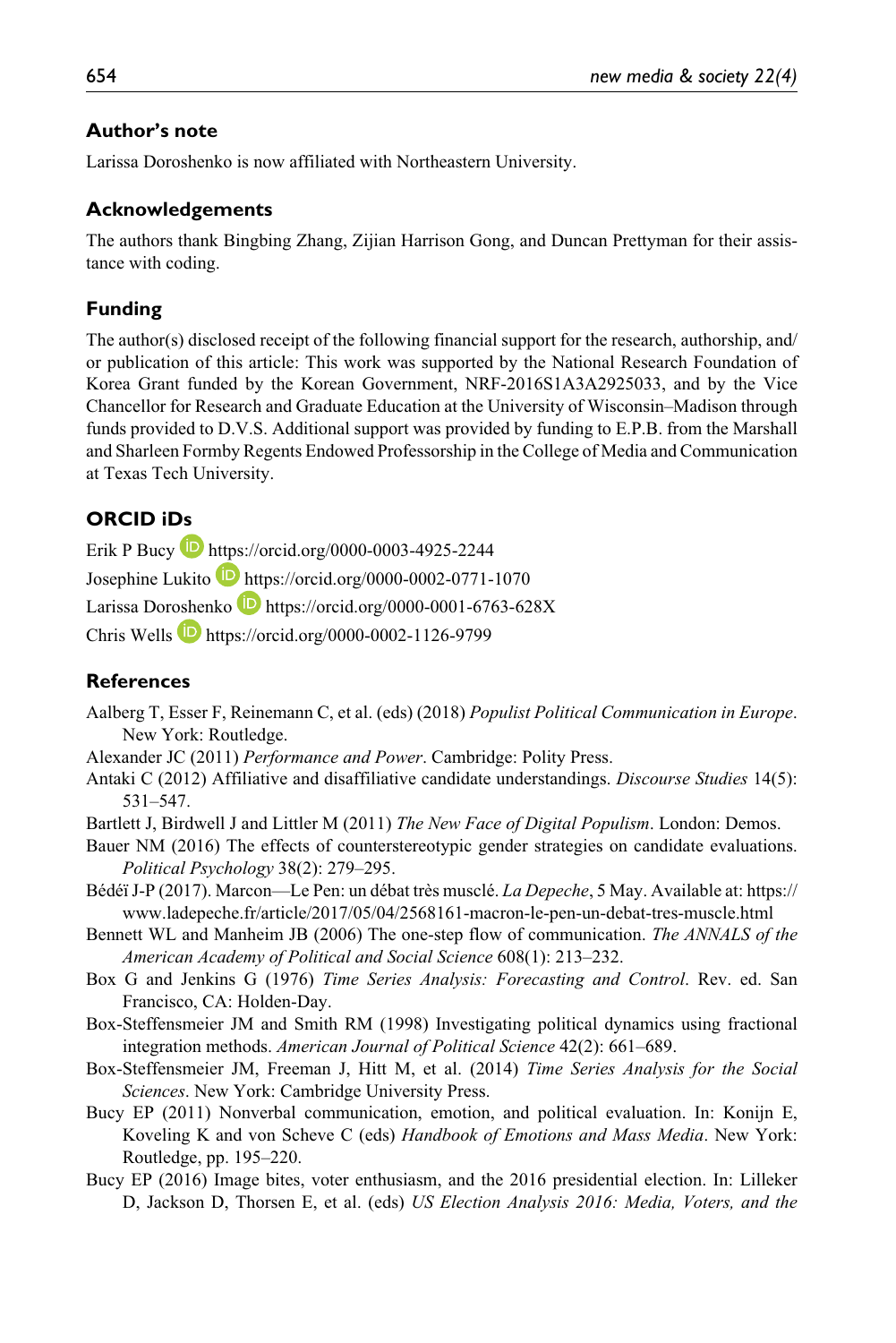*Campaign*. Poole: Centre for Politics and Media Research, Bournemouth University, pp. 32–33. Available at: <http://www.electionanalysis2016.us/>

- Bucy EP (2017) Media biopolitics: the emergence of a subfield. In: Peterson SA and Somit A (eds) *Handbook of Biology and Politics*. Cheltenham: Edward Elgar, pp. 284–303.
- Bucy EP and Gong ZH (2016) Image bite analysis of presidential debates. In: Browning RX (ed.) *Exploring the C-SPAN Archives: Advancing the Research Agenda*. West Lafayette, IN: Purdue University Press, pp. 45–75.
- Bucy EP and Gong ZH (2018) In/appropriate aggression in presidential debate: how Trump's nonverbal displays intensified verbal norm violations in 2016. In: Senior C (ed.) *The Facial Displays of Leaders*. London: Palgrave MacMillan, pp. 73–95.
- Canovan M (1999) Trust the people! Populism and the two faces of democracy. *Political Studies* 47(1): 2–16.
- Cassidy J (2016) Bernie Sanders and the new populism. *The New Yorker*, 3 February. Available at: <https://www.newyorker.com/news/john-cassidy/bernie-sanders-and-the-new-populism>
- Chadwick A (2013) *The Hybrid Media System: Politics and Power*. Oxford: Oxford University Press.
- Cohen E (2015)How Trump's bumptious body language dominates. *CNN*, 17 September. Available at: [http://www.cnn.com/2015/09/17/health/republican-debate-donald-trump-body-language/](http://www.cnn.com/2015/09/17/health/republican-debate-donald-trump-body-language/index.html) [index.html](http://www.cnn.com/2015/09/17/health/republican-debate-donald-trump-body-language/index.html)
- Doroshenko L (2018) Far-right parties in the European Union and media populism: a comparative analysis of 10 countries during European Parliament elections. *International Journal of Communication* 12: 3186–3206.
- Dunbar NE (2016) Power and dominance in nonverbal communication. In: Berger CR and Roloff M (eds) *International Encyclopedia of Interpersonal Communication*. New York: Wiley-Blackwell, pp. 1349–1353.
- Elchardus M and Spruyt B (2016) Populism, persistent republicanism and declinism: an empirical analysis of populism as a thin ideology. *Government and Opposition* 51(1): 111–133.
- Engesser S, Fawzi N and Larsson AO (2017) Populist online communication: introduction to the special issue. *Information, Communication & Society* 20(9): 1279–1292.
- Everitt J, Best LA and Gaudet D (2016) Candidate gender, behavioral style, and willingness to vote: support for female candidates depends on conformity to gender norms. *American Behavioral Scientist* 60(14): 1737–1755.
- Exline RV (1985) Multichannel transmission of nonverbal behavior and the perception of powerful men: the presidential debates of 1976. In: Ellyson SL and Dovidio JF (eds) *Power, Dominance, and Nonverbal Behavior*. New York: Springer, pp. 183–206.
- Feng GC (2015) Mistakes and how to avoid mistakes in using intercoder reliability indices. *Methodology: European Journal of Research Methods for the Behavioral and Social Sciences* 11(1): 13–22.
- Flam F (2016) Interruptology explains the presidential debates. *Bloomberg*, 7 October. Available at: [https://www.bloomberg.com/view/articles/2016-10-07/interruptology-explains-the-presi](https://www.bloomberg.com/view/articles/2016-10-07/interruptology-explains-the-presidential-debates)[dential-debates](https://www.bloomberg.com/view/articles/2016-10-07/interruptology-explains-the-presidential-debates)
- Geer JG (2006) *In Defense of Negativity: Attack Ads in Presidential Campaigns*. Chicago, IL: University of Chicago Press.
- Grabe ME and Bucy EP (2009) *Image Bite Politics: News and the Visual Framing of Elections*. New York: Oxford University Press.
- Hameleers M, Bos L and de Vreese CH (2016) "They did it": the effects of emotionalized blame attribution in populist communication. *Communication Research* 44(6): 870–900.
- Hart RP and Jarvis SE (1997) Political debate: forms, styles, and media. *American Behavioral Scientist* 40(8): 1095–1122.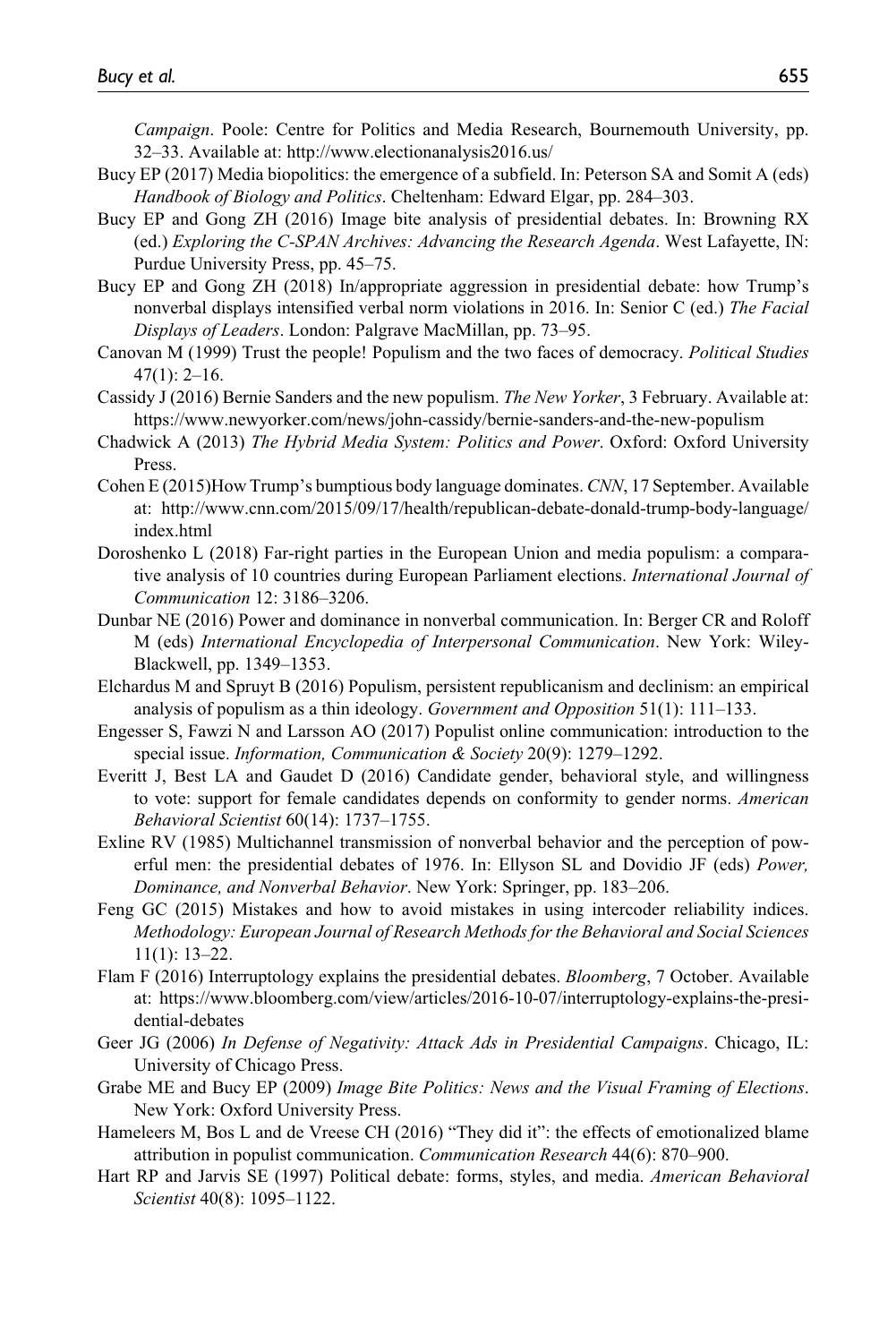- Healy P, Chozick A and Haberman M (2016) Debate prep? Hillary Clinton and Donald Trump differ on that, too. *The New York Times*, 27 September, p. A13. Available at: [https://www.](https://www.nytimes.com/2016/09/24/us/politics/presidential-debate-hillary-clinton-donald-trump.html) [nytimes.com/2016/09/24/us/politics/presidential-debate-hillary-clinton-donald-trump.html](https://www.nytimes.com/2016/09/24/us/politics/presidential-debate-hillary-clinton-donald-trump.html)
- Herbst S (2010) *Rude Democracy: Civility and Incivility in American Politics*. Philadelphia, PA: Temple University Press.
- Jagers J and Walgrave S (2007) Populism as political communication style: an empirical study of political parties' discourse in Belgium. *European Journal of Political Research* 46(3): 319–345.
- Krämer B (2014) Media populism: a conceptual clarification and some theses on its effects. *Communication Theory* 24: 42–60.
- Leith S (2016) Bernie Sanders and Donald Trump nail the "I am mad as hell" rhetorical style. *The Guardian*, 30 January. Available at:<https://theguardian.com/>
- Lowndes J (2017) Populism in the United States. In: Kaltwasser CR, Taggard P, Espejo PO, et al. (eds) *The Oxford Handbook of Populism*. Oxford: Oxford University Press, pp. 232–247.
- Lozano-Reich NM and Cloud DL (2009) The uncivil tongue: invitational rhetoric and the problem of inequality. *Western Journal of Communication* 73(2): 220–226.
- McPartland B (2017) Belligerent Marine Le Pen fails to convince the French she should be president. *The Local*, 4 May. Available at: [https://www.thelocal.fr/20170504/aggressive-marine](https://www.thelocal.fr/20170504/aggressive-marine-le-pen-loses-her-nerve-in-home-straight)[le-pen-loses-her-nerve-in-home-straight](https://www.thelocal.fr/20170504/aggressive-marine-le-pen-loses-her-nerve-in-home-straight)
- Masters RD, Sullivan DG, Lanzetta JT, et al. (1986) Facial displays of leaders: toward an ethology of human politics. *Journal of Social and Biological Structures* 9(4): 319–343.
- Mudde C (2004) The populist zeitgeist. *Government and Opposition* 39(4): 541–563.
- Müller P, Schemer C, Wettstein M, et al. (2017) The polarizing impact of news coverage on populist attitudes in the public: evidence from a panel study in four European democracies. *Journal of Communication* 67: 968–992.
- Oliver JE and Rahn WM (2016) Rise of the Trumpenvolk: populism in the 2016 election. *The ANNALS* 667(1): 189–206.
- Olivola CY and Todorov A (2010) Elected in 100 milliseconds: appearance-based trait inferences and voting. *Journal of Nonverbal Behavior* 34(2): 83–110.
- Ostiguy P (2017) Populism: a socio-cultural approach. In: Kaltwasser CR, Taggart P, Espejo PO, et al. (eds) *The Oxford Handbook of Populism*. Oxford: Oxford University Press, pp. 73–97.
- Paivio A (1986) *Mental Representations: A Dual Coding Approach*. Oxford: Oxford University Press.
- Pelled A, Lukito J, Boehm F, et al. (2018) "Little Marco," "lyin' Ted," "crooked Hillary," and the "biased media": how Trump used Twitter to attack and organize. In: Stroud NJ and McGregor S (eds) *Digital Discussions: How Big Data Informs Political Communication*. New York: Routledge, pp. 176–196.
- Rensmann L (2006) From high hopes to ongoing defeat: the new extreme right's political mobilization and its national electoral failure in Germany. *German Politics and Society* 24(1): 67–92.
- Rico G, Guinjoan M and Anduiza E (2017) The emotional underpinnings of populism: how anger and fear affect populist attitudes. *Swiss Political Science Review* 23(4): 444–461.
- Scherer KR (2003) Vocal communication of emotion: a review of research paradigms. *Speech Communication* 40: 227–256.
- Schneider V (2017) Macron—Le Pen, ou l'impossible débat avec l'extrême droite. *Le Monde*, 4 May. Available at: [https://www.lemonde.fr/election-presidentielle-2017/article/2017/05/04/](https://www.lemonde.fr/election-presidentielle-2017/article/2017/05/04/macron-le-pen-un-debat-impossible_5121883_4854003.html) [macron-le-pen-un-debat-impossible\\_5121883\\_4854003.html](https://www.lemonde.fr/election-presidentielle-2017/article/2017/05/04/macron-le-pen-un-debat-impossible_5121883_4854003.html)
- Schuller B, Steidl S, Batliner A, et al. (2013) Paralinguistics in speech and language: state-of-theart and the challenge. *Computer Speech and Language* 27(1): 4–39.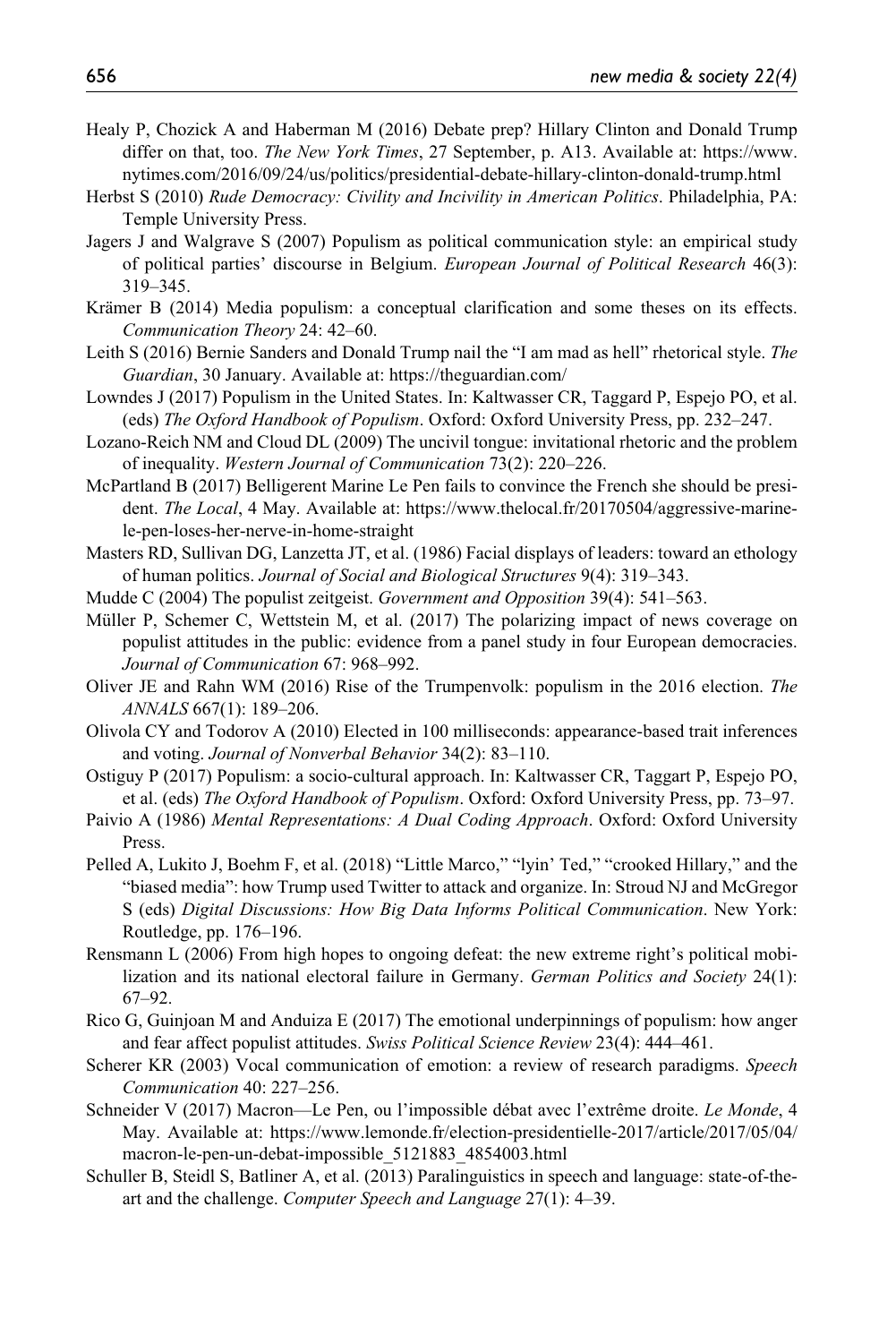- Shah DV, Hanna A, Bucy EP, et al. (2016) Dual screening during presidential debates: political nonverbals and the volume and valence of online expression. *American Behavioral Scientist* 60(14): 1816–1843.
- Sheets P, Bos L and Boomgaarden HG (2016) Media cues and citizen support for right-wing populist parties. *International Journal of Public Opinion Research* 28(3): 307–330.
- Sullivan DG (1996) Emotional responses to the nonverbal behavior of French and American political leaders. *Political Behavior* 18(3): 311–325.
- Taggart P (2000) *Populism*. London: Open University Press.
- Taggart P (2002) Populism and the pathology of representative politics. In: Mény Y and Surel Y (eds) *Democracies and the Populist Challenge*. Basingstoke: Palgrave, pp. 62–80.
- Taggart P (2004) Populism and representative politics in contemporary Europe. *Journal of Political Ideologies* 9(3): 269–288.
- Tausczik YR and Pennebaker JW (2010) The psychological meaning of words: LIWC and computerized text analysis methods. *Journal of Language and Social Psychology* 29(1): 24–54.
- Truan N (2016) On the pragmatics of interjections in parliamentary interruptions. *Revue de Sémantique et Pragmatique* 40: 125–144.
- Valentino NA, Brader T, Groenendyk EW, et al. (2011) Election night's alright for fighting: the role of emotions in political participation. *Journal of Politics* 73(1): 156–170.
- Weeks BE (2015) Emotions, partisanship, and misperceptions: how anger and anxiety moderate the effect of partisan bias on susceptibility to political misinformation. *Journal of Communication* 65(4): 699–719.
- Wells C, Shah DV, Pevehouse JC, et al. (2016a) How Trump drove coverage to the nomination: hybrid media campaigning. *Political Communication* 33(4): 669–676.
- Wells C, van Thomme J, Maurer P, et al. (2016b) Coproduction or cooptation? Real-time spin and social media response during the 2012 French and U.S. presidential debates. *French Politics* 14(2): 206–233.
- Wicks RH, Stewart PA, Eubanks AD, et al. (2017) Visual presentation style 1: a test of visual presentation styles and candidate evaluation during the first 2016 presidential debate. *American Behavioral Scientist* 61(5): 533–544.

## **Author biographies**

Erik P Bucy is the Marshall and Sharleen Formby Regents professor of Strategic Communication in the College of Media and Communication at Texas Tech University, where he teaches and conducts research on visual politics, nonverbal leader behavior, public opinion about the press, and digital disinformation.

Jordan M Foley is a doctoral candidate in the School of Journalism and Mass Communication at the University of Wisconsin–Madison, where he also serves as the assistant director of the Wisconsin debate team.

Josephine Lukito is a doctoral candidate in the School of Journalism and Mass Communication at the University of Wisconsin–Madison. She holds Ph.D minors in English Linguistics and Political Science (International Relations).

Larissa Doroshenko is a postdoctoral associate at Northeastern University. Her research is centered on the effects of new media on political campaigning, with a particular focus on social media strategies of populist and far-right parties.